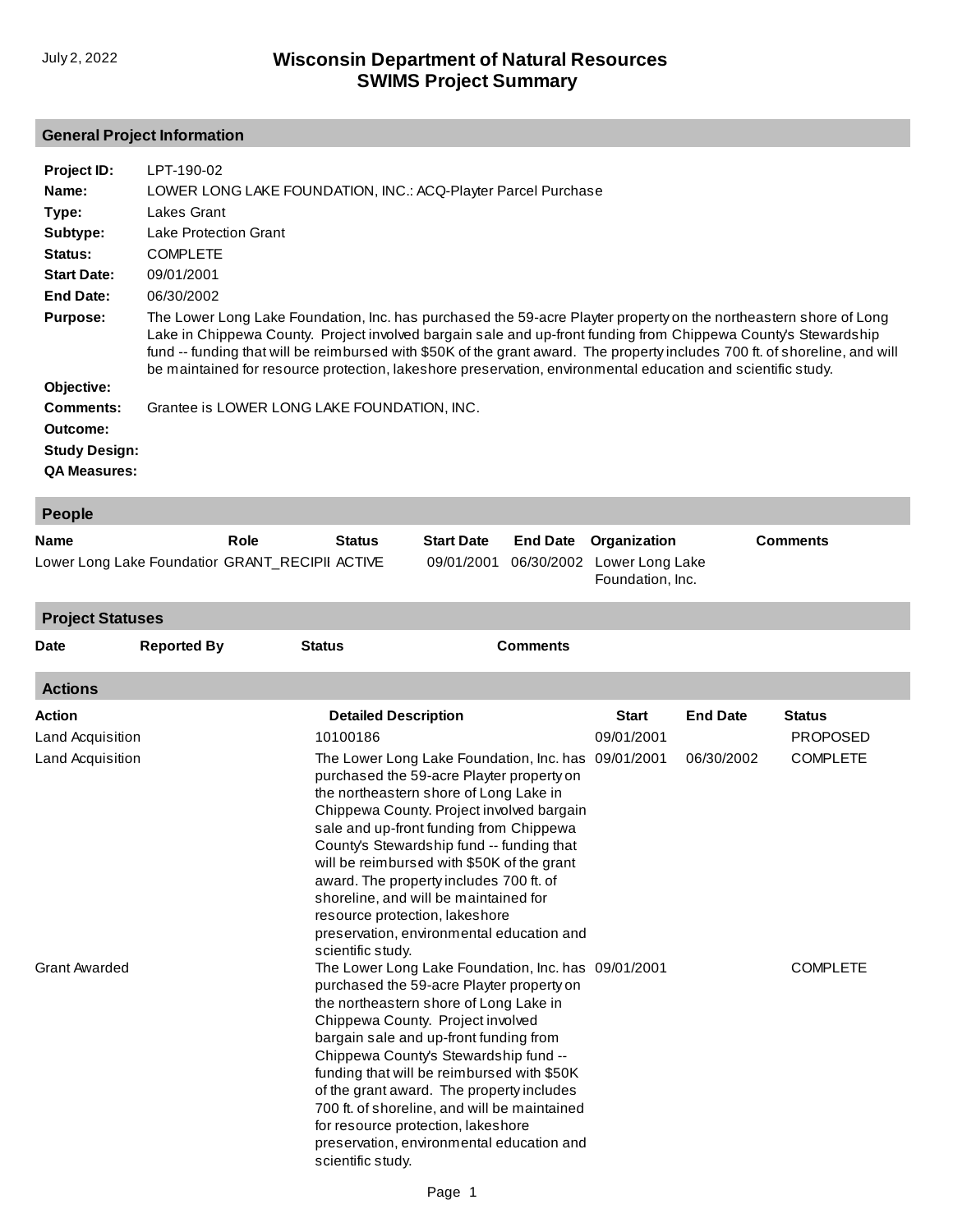# **Monitoring Stations**

| <b>Station ID</b>       | Name           |                           | <b>Comments</b>      |  |  |  |  |
|-------------------------|----------------|---------------------------|----------------------|--|--|--|--|
| <b>Assessment Units</b> |                |                           |                      |  |  |  |  |
| <b>WBIC</b>             | <b>Segment</b> | <b>Local Name</b>         | <b>Official Name</b> |  |  |  |  |
| 151600                  | 1              | Unnamed Lake              | Unnamed              |  |  |  |  |
| 1831600                 | 1              | Ace-In-The-Hole Lake      | Ace-In-The-Hole Lake |  |  |  |  |
| 1832700                 |                | <b>Bass Lake</b>          | <b>Bass Lake</b>     |  |  |  |  |
| 1833500                 | 1              | <b>Bass Lakes</b>         | <b>Bass Lakes</b>    |  |  |  |  |
| 1833600                 | 1              | <b>Bass Lakes</b>         | <b>Bass Lakes</b>    |  |  |  |  |
| 1834400                 | 1              | <b>Beaver Lake</b>        | Beaver Lake          |  |  |  |  |
| 1834700                 | 1              | <b>Beaver Lake</b>        | <b>Beaver Lake</b>   |  |  |  |  |
| 1835400                 | 1              | <b>Big Twin Lake</b>      | <b>Big Twin Lake</b> |  |  |  |  |
| 1836300                 | 1              | Bog Lake                  | Bog Lake             |  |  |  |  |
| 1836600                 | 1              | <b>Boot Lake</b>          | Boot Lake            |  |  |  |  |
| 1838200                 | 1              | <b>Burnt Lake</b>         | Burnt Wagon Lake     |  |  |  |  |
| 1838400                 | 1              | Cadotte Lake              | Cadotte Lake         |  |  |  |  |
| 1838900                 | 1              | Camp Lake                 | Camp Lake            |  |  |  |  |
| 1839900                 | 1              | Cather Lake               | Cather Lake          |  |  |  |  |
| 1840500                 | 1              | <b>Chick Lake</b>         | <b>Chick Lake</b>    |  |  |  |  |
| 1840600                 | 1              | <b>Chick Lake</b>         | <b>Chick Lake</b>    |  |  |  |  |
| 1841000                 | 1              | Cindy Lake                | Cindy Lake           |  |  |  |  |
| 1841100                 | 1              | Clear Lake                | Clear Lake           |  |  |  |  |
| 1841200                 | 1              | Clear Lake                | Clear Lake           |  |  |  |  |
| 1843000                 | 1              | Dam Lake                  | Dam Lake             |  |  |  |  |
| 1845300                 | 1              | Dog Island Lake           | Dog Island Lake      |  |  |  |  |
| 1845700                 | 1              | Dorothy Lake              | Dorothy Lake         |  |  |  |  |
| 1846100                 | 1              | Dumke Lake                | Dumke Lake           |  |  |  |  |
| 1846400                 | 1              | Triple Lake, East         | <b>Triple Lakes</b>  |  |  |  |  |
| 1846500                 | 1              | Weeks Lake, East          | Weeks Lake, East     |  |  |  |  |
| 1846600                 | 1              | Eagle Lake                | Eagle Lake           |  |  |  |  |
| 1847600                 | 1              | Evans Lake                | Evans Lake           |  |  |  |  |
| 1849200                 | 1              | <b>Fishpole Lake</b>      | <b>Fishpole Lake</b> |  |  |  |  |
| 1849800                 | 1              | Fur Farm Lake             | Fur Farm Lake        |  |  |  |  |
| 1852700                 | 1              | Hartnan Lake              | Hartnan Lake         |  |  |  |  |
| 1852800                 |                | Harwood Lakes             | Harwood Lakes        |  |  |  |  |
| 1852900                 |                | Hardwood Lake No.2        | Harwood Lakes        |  |  |  |  |
| 1853100                 |                | Harwood Lakes             | Harwood Lakes        |  |  |  |  |
| 1853300                 |                | Hay Lake                  | Hay Lake             |  |  |  |  |
| 1853400                 |                | Hemlock Lake              | Hemlock Lake         |  |  |  |  |
| 1853600                 |                | Himple Lake               | Himple Lake          |  |  |  |  |
| 1853700                 |                | Hodge Lake (Lake Harriet) | Hodge Lake           |  |  |  |  |
| 1854200                 |                | Horseshoe Lake            | Horseshoe Lake       |  |  |  |  |
| 1854300                 |                | Horseshoe Lake            | Horseshoe Lake       |  |  |  |  |
| 1854400                 |                | Horseshoe Lake            | Horseshoe Lake       |  |  |  |  |
| 1855100                 |                | Howe Lake                 | Howe Lake            |  |  |  |  |
| 1855700                 |                | Jacks Lake                | Jacks Lake           |  |  |  |  |
|                         |                |                           |                      |  |  |  |  |
| 1856300                 |                | Jeanstow Lake             | Jeanstow Lake        |  |  |  |  |
| 1857800                 | 1              | Kettle Lake               | Kettle Lake          |  |  |  |  |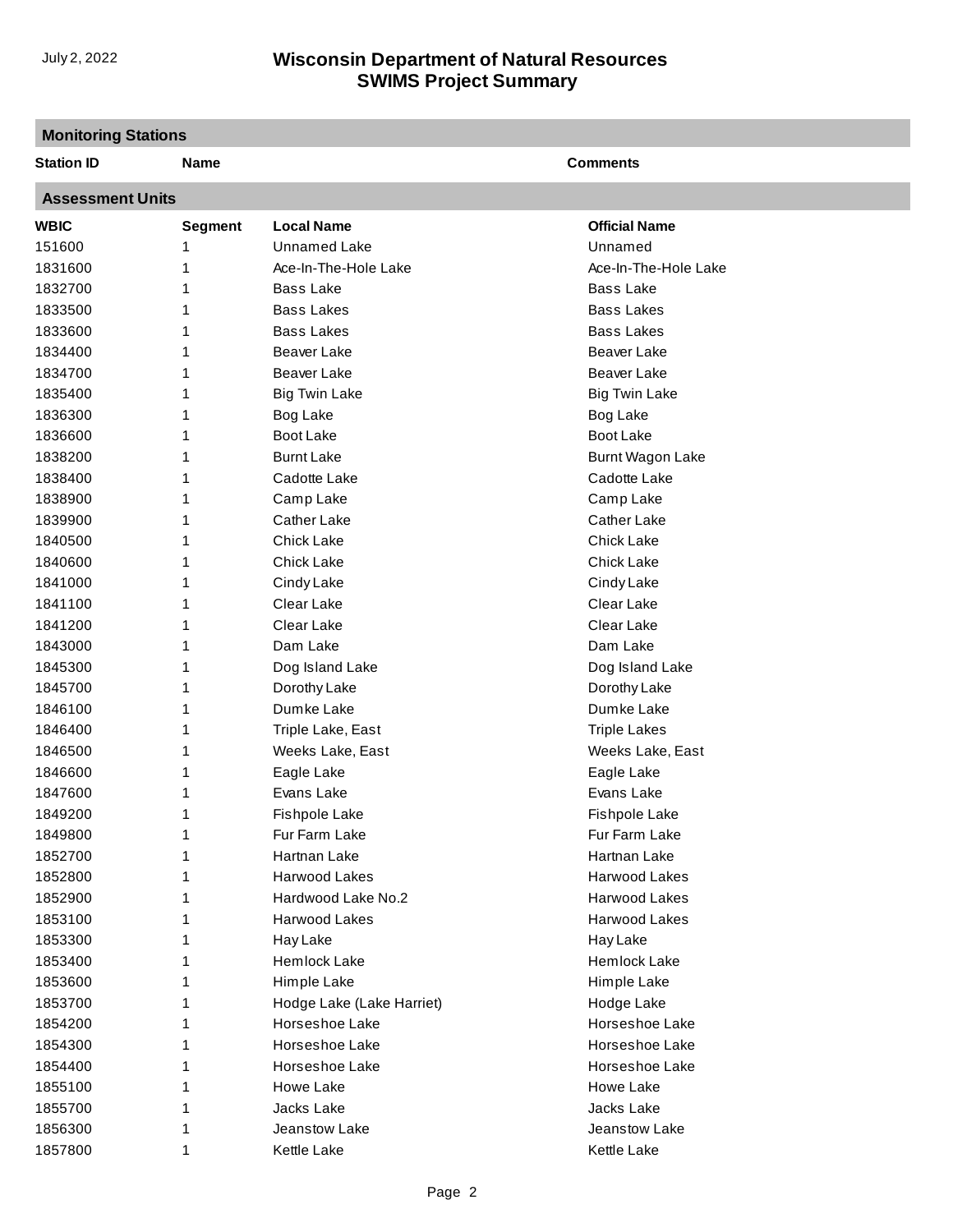| WBIC    | Segment | <b>Local Name</b>            | <b>Official Name</b>         |
|---------|---------|------------------------------|------------------------------|
| 1858300 | 1       | Knickerbocker Lake           | Knickerbocker Lake           |
| 1860100 | 1       | Leo Joerg Lake               | Leo Joerg Lake               |
| 1860500 | 1       | Little Bass Lake             | Little Bass Lake             |
| 1860800 | 1       | Little Beaver Lake           | Little Beaver Lake           |
| 1862600 | 1       | Little Twin Lake             | Little Twin Lake             |
| 1862700 | 1       | Logger Lake                  | Logger Lake                  |
| 1862800 | 1       | Long Lake                    | Long Lake                    |
| 1863000 | 1       | Loon Lake                    | Loon Lake                    |
| 1863300 | 1       | Lost Lake                    | Lost Lake                    |
| 1865600 | 1       | Mcdonald Lake                | McDonald Lake                |
| 1865900 | 1       | Metcalf Lake                 | Metcalf Lake                 |
| 1867500 | 1       | Moon Lake                    | Moon Lake                    |
| 1867800 | 1       | Mud Lake                     | Mud Lake                     |
| 1869000 | 1       | Calkins Lake, North          | <b>Calkins North Lake</b>    |
| 1869300 | 1       | Shattuck Lake, North         | North Shattuck Lake          |
| 1869600 | 1       | North Triple Lake            | Triple Lake, North           |
| 1870700 | 1       | Number One Lake              | Number One Lake              |
| 1871100 | 1       | North Of North Shattuck Lake | North of North Shattuck Lake |
| 1871200 | 1       | Nut Lake                     | Nut Lake                     |
| 1872300 | 1       | Parker Lake                  | Parker Lake                  |
| 1872600 | 1       | Pauls Lake                   | Pauls Lake                   |
| 1872800 | 1       | Payne Lake                   | Payne Lake                   |
| 1874200 | 1       | Pheffercorn                  | <b>Pheffercorn Lake</b>      |
| 1874300 | 1       | <b>Pickerel Lake</b>         | <b>Pickerel Lake</b>         |
| 1874900 | 1       | Planning Lake                | Planning Lake                |
| 1875500 | 1       | Popple Point Lake            | Popple Point Lake            |
| 1876100 | 1       | Rassmusson Lake              | Rassmusson Lake              |
| 1876200 | 1       | Rat Lake                     | Rat Lake                     |
| 1876300 | 1       | Rattz Lake                   | <b>Rattz Lake</b>            |
| 1876900 | 2       | <b>Riley Lake</b>            | <b>Riley Lake</b>            |
| 1877300 | 1       | Rock Lake                    | Rock Lake                    |
| 1877600 | 1       | <b>Roedecker Lake</b>        | Roedecker Lake               |
| 1877700 | 1       | Roger Lake                   | Roger Lake                   |
| 1877800 | 1       | Roger Lake No. 2             | Roger Lake No. 2             |
| 1878500 | 1       | Ruby Lake                    | Ruby Lake                    |
| 1879300 | 1       | Shattuck Lake, South         | South Shattuck Lake          |
| 1879700 | 1       | Salisbury Lake               | Salisbury Lake               |
| 1880000 | 1       | Sand Lake                    | Sand Lake                    |
| 1880000 | 2       | Sand Lake                    | Sand Lake                    |
| 1881000 | 1       | Silver Lake                  | Silver Lake                  |
| 1881700 | 1       | Snake Lake                   | Snake Lake                   |
| 1883000 | 1       | Spruce Lake                  | Spruce Lake                  |
| 1883300 | 1       | Stanley Lake                 | Stanley Lake                 |
| 1883400 | 1       | Star Lake                    | Star Lake                    |
| 1884900 | 1       | <b>Tallman Lake</b>          | <b>Tallman Lake</b>          |
| 1885200 | 1       | <b>Taylor Lake</b>           | <b>Taylor Lake</b>           |
| 1886300 | 1       | <b>Tram Lake</b>             | <b>Tram Lake</b>             |
| 1886800 | 1       | <b>Turk Lake</b>             | <b>Turk Lake</b>             |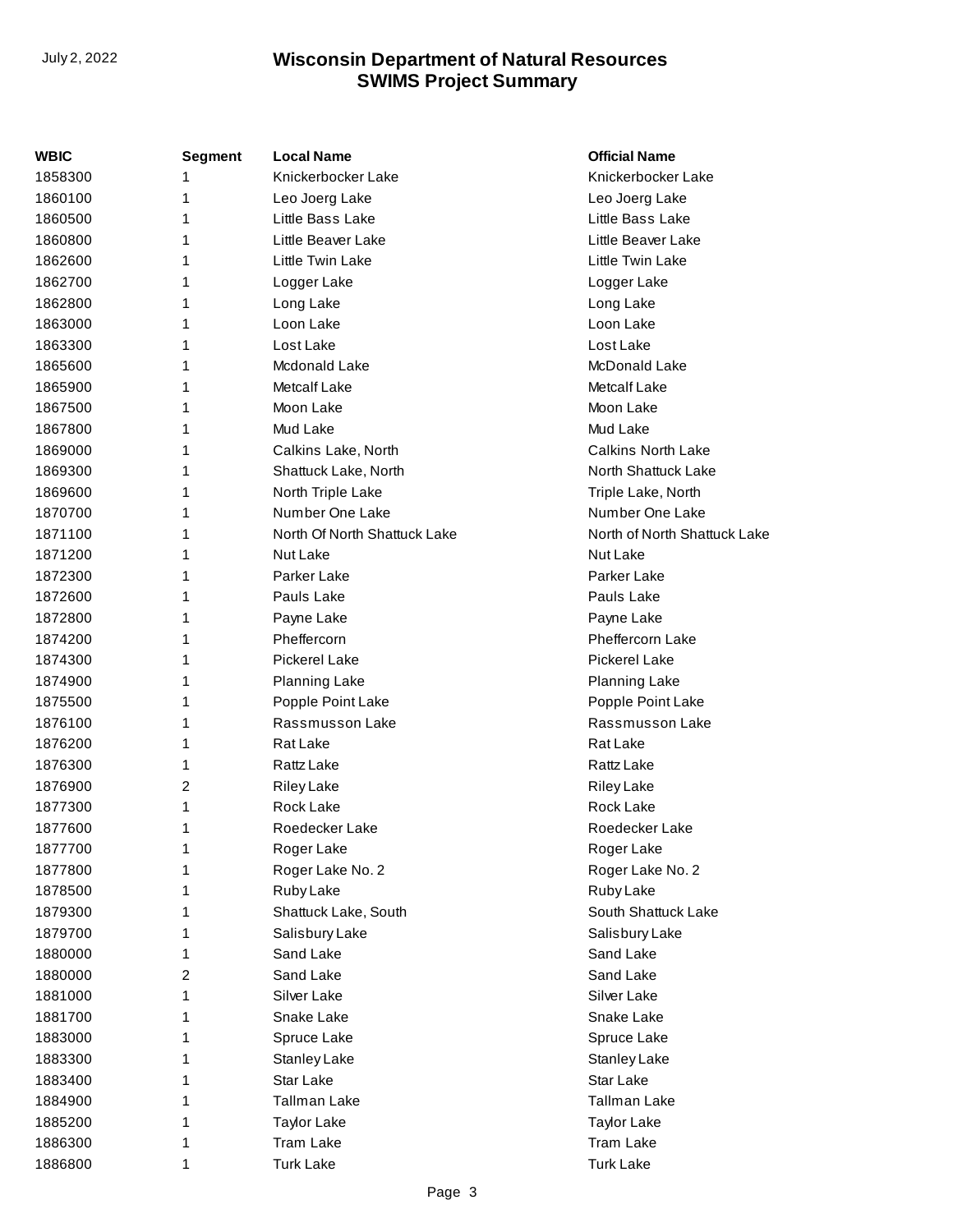| <b>WBIC</b> | <b>Segment</b> | <b>Local Name</b>  | <b>Official Name</b> |
|-------------|----------------|--------------------|----------------------|
| 1886900     | 1              | <b>Turtle Lake</b> | <b>Turtle Lake</b>   |
| 1887500     | 1              | Two Island Lake    | Two Island Lake      |
| 1890900     | 1              | Un Lake            | Unnamed              |
| 1891000     | 1              | Un Lake            | Unnamed              |
| 1891100     | 1              | Un Lake            | Unnamed              |
| 1891300     | 1              | Un Lake            | Unnamed              |
| 1892100     | 1              | Un Lake            | Unnamed              |
| 1892200     | 1              | Un Lake            | Unnamed              |
| 1892900     | 1              | Un Lake            | Unnamed              |
| 1893000     | 1              | Un Lake            | Unnamed              |
| 1893200     | 1              | Un Lake            | Unnamed              |
| 1893300     | 1              | Un Lake            | Unnamed              |
| 1893400     | 1              | Un Lake            | Unnamed              |
| 1893500     | 1              | Un Lake            | Unnamed              |
| 1893600     | 1              | Un Lake            | Unnamed              |
| 1893700     | 1              | Un Lake            | Unnamed              |
| 1893800     | 1              | Un Lake            | Unnamed              |
| 1893900     | 1              | Un Lake            | Unnamed              |
| 1894000     | 1              | Un Lake            | Unnamed              |
| 1894100     | 1              | Un Lake            | Unnamed              |
| 1895000     | 1              | Un Lake            | Unnamed              |
| 1895100     | 1              | Un Lake            | Unnamed              |
| 1895200     | 1              | Un Lake            | Unnamed              |
| 1895300     | 1              | Un Lake            | Unnamed              |
| 1895350     | 1              | Local Water        | Unnamed              |
| 1895400     | 1              | Un Lake            | Unnamed              |
| 1895500     | 1              | Un Lake            | Unnamed              |
| 1895600     | 1              | Un Lake            | Unnamed              |
| 1895700     | 1              | Un Lake            | Unnamed              |
| 1895800     | 1              | Un Lake            | Unnamed              |
| 1895900     | 1              | Un Lake            | Unnamed              |
| 1896000     | 1              | Un Lake            | Unnamed              |
| 1896100     | 1              | Un Lake            | Unnamed              |
| 1896200     | 1              | Un Lake            | Unnamed              |
| 1896300     | 1              | Un Lake            | Unnamed              |
| 1896400     | 1              | Un Lake            | Unnamed              |
| 1896500     | 1              | Un Lake            | Unnamed              |
| 1896600     | 1              | Un Lake            | Unnamed              |
| 1896700     | 1              | Un Lake            | Unnamed              |
| 1896800     | 1              | Un Lake            | Unnamed              |
| 1896900     | 1              | Un Lake            | Unnamed              |
| 1896925     | 1              | Un Lake            | Unnamed              |
| 1897000     | 1              | Un Lake            | Unnamed              |
| 1897100     | 1              | Un Lake            | Unnamed              |
| 1897150     | 1              | Un Lake            | Unnamed              |
| 1897160     | 1              | Un Lake            | Unnamed              |
| 1897200     | 1              | Un Lake            | Unnamed              |
| 1897300     | 1              | Un Lake            | Unnamed              |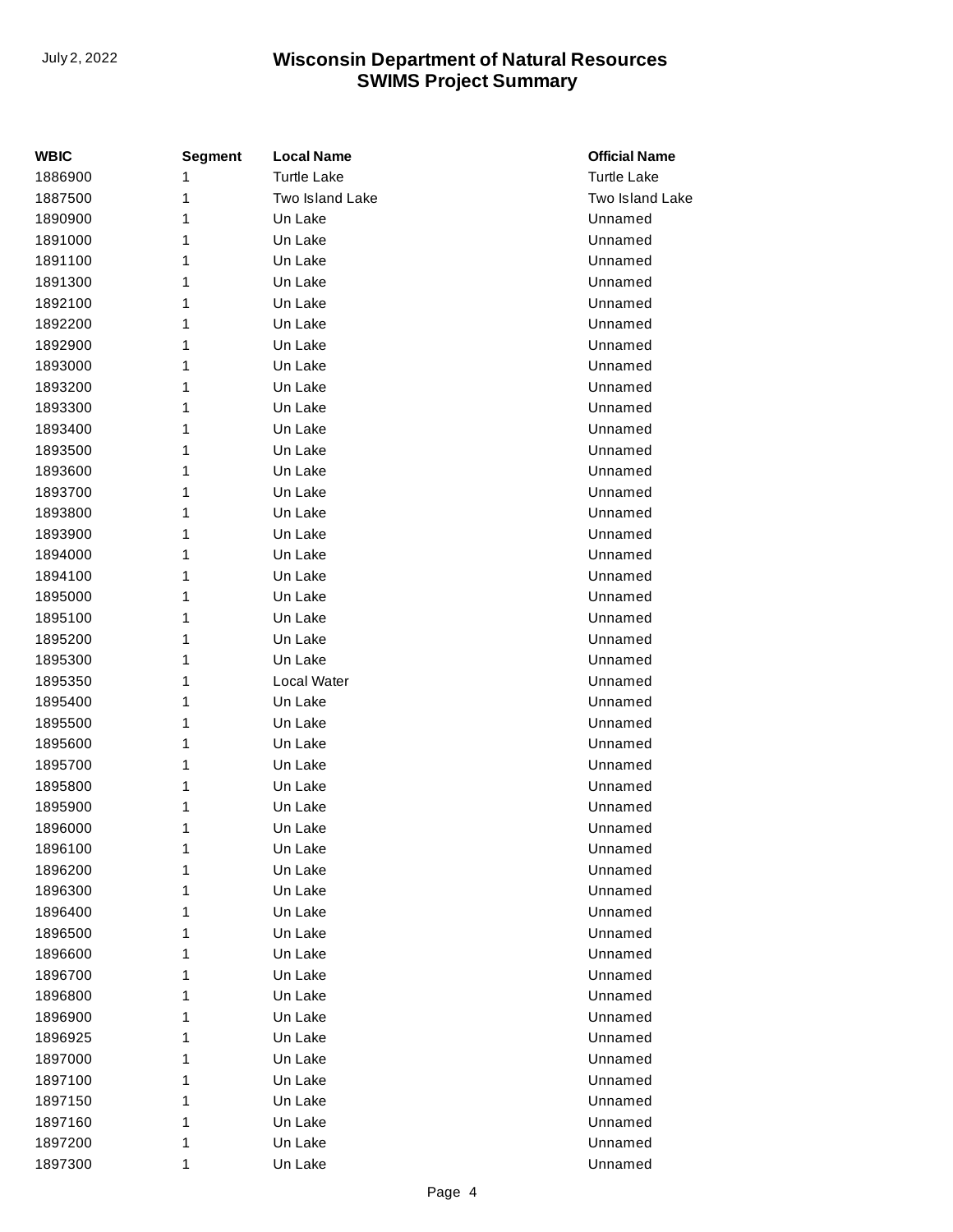| <b>WBIC</b> | <b>Segment</b> | <b>Local Name</b>   | <b>Official Name</b> |
|-------------|----------------|---------------------|----------------------|
| 1897400     | 1              | Un Lake             | Unnamed              |
| 1897450     | 1              | Un Lake             | Unnamed              |
| 1897500     | 1              | Un Lake             | Unnamed              |
| 1897570     | 1              | Un Lake             | Unnamed              |
| 1897600     | 1              | Un Lake             | Unnamed              |
| 1897690     | 1              | Un Lake             | Unnamed              |
| 1897695     | 1              | Un Lake             | Unnamed              |
| 1897700     | 1              | Un Lake             | Unnamed              |
| 1897750     | 1              | Local Water         | Unnamed              |
| 1897800     | 1              | Un Lake             | Unnamed              |
| 1897900     | 1              | Un Lake             | Unnamed              |
| 1897925     | 1              | Un Lake             | Unnamed              |
| 1898000     | 1              | Un Lake             | Unnamed              |
| 1898100     | 1              | Un Lake             | Unnamed              |
| 1898200     | 1              | Un Lake             | Unnamed              |
| 1898300     | 1              | Un Lake             | Unnamed              |
| 1898400     | 1              | Un Lake             | Unnamed              |
| 1898500     | 1              | <b>Unnamed Lake</b> | Unnamed              |
| 1898600     | 1              | Un Lake             | Unnamed              |
| 1898700     | 1              | Un Lake             | Unnamed              |
| 1898800     | 1              | Un Lake             | Unnamed              |
| 1898900     | 1              | Un Lake             | Unnamed              |
| 1899000     | 1              | Un Lake             | Unnamed              |
| 1902300     | 1              | Un Lake             | Unnamed              |
| 1902400     | 1              | Un Lake             | Unnamed              |
| 1902500     | 1              | Un Lake             | Unnamed              |
| 1902600     | 1              | Un Lake             | Unnamed              |
| 1902700     | 1              | Un Lake             | Unnamed              |
| 1902800     | 1              | Un Lake             | Unnamed              |
| 1902900     | 1              | Un Lake             | Unnamed              |
| 1903000     | 1              | Un Lake             | Unnamed              |
| 1903100     | 1              | Un Lake             | Unnamed              |
| 1903200     | 1              | Un Lake             | Unnamed              |
| 1903280     | 1              | Un Lake             | Unnamed              |
| 1903300     | 1              | Un Lake             | Unnamed              |
| 1903500     | 1              | Un Lake             | Unnamed              |
| 1903600     | 1              | Un Lake             | Unnamed              |
| 1903700     | 1              | Un Lake             | Unnamed              |
| 1903800     | 1              | Un Lake             | Unnamed              |
| 1903900     | 1              | Un Lake             | Unnamed              |
| 1904000     | 1              | Un Lake             | Unnamed              |
| 1904100     | 1              | Local Water         | Unnamed              |
| 1904200     | 1              | Un Lake             | Unnamed              |
| 1904300     | 1              | Un Lake             | Unnamed              |
| 1904400     | 1              | Un Lake             | Unnamed              |
| 1904500     | 1              | Un Lake             | Unnamed              |
| 1904600     | 1              | Un Lake             | Unnamed              |
| 1904700     | 1              | Un Lake             | Unnamed              |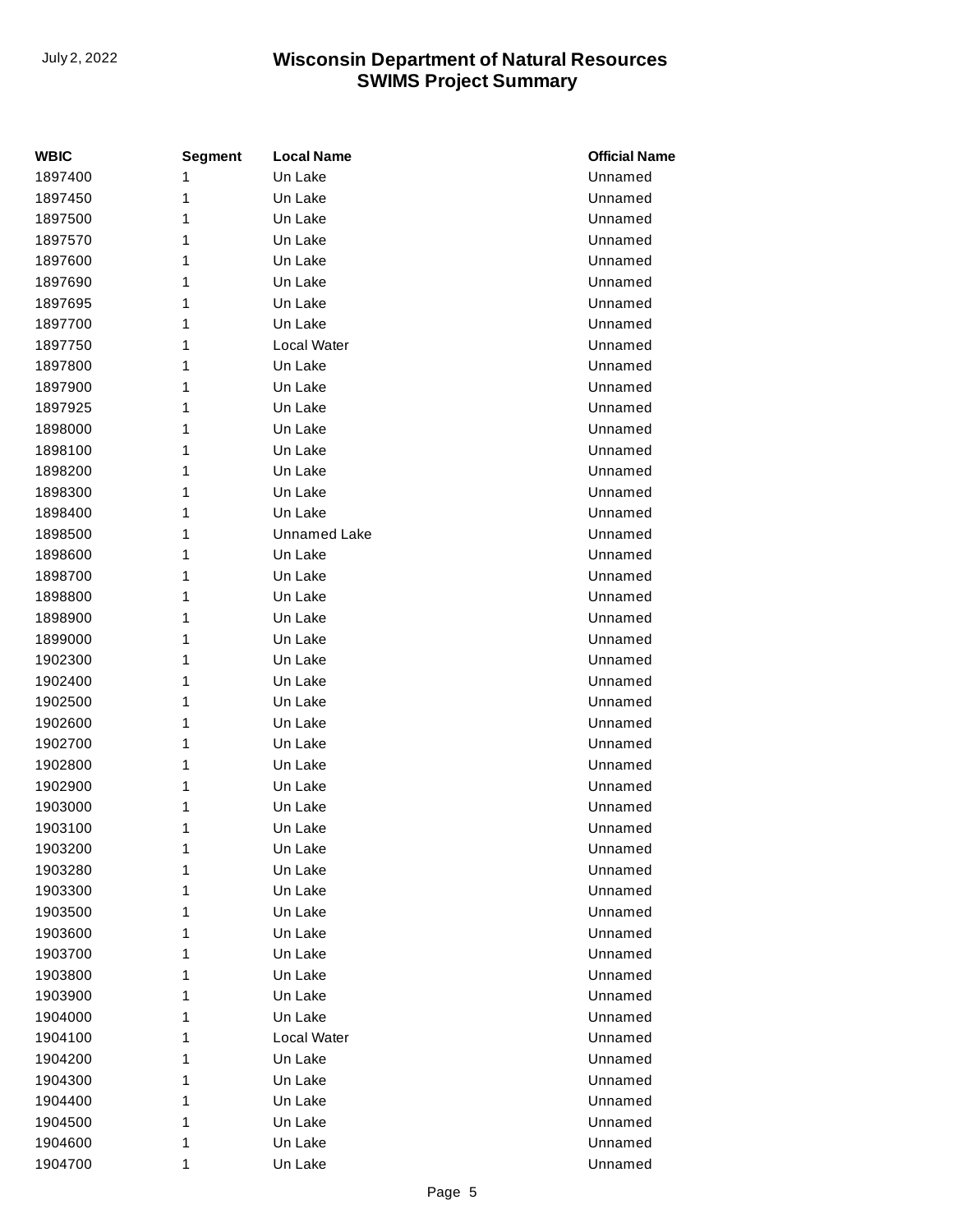| WBIC    | <b>Segment</b> | <b>Local Name</b> | <b>Official Name</b> |
|---------|----------------|-------------------|----------------------|
| 1904800 | 1              | Un Lake           | Unnamed              |
| 1904900 | 1              | Un Lake           | Unnamed              |
| 1905000 | 1              | Un Lake           | Unnamed              |
| 1905100 | 1              | Un Lake           | Unnamed              |
| 1905200 | 1              | Un Lake           | Unnamed              |
| 1905300 | 1              | Un Lake           | Unnamed              |
| 1905400 | 1              | Un Lake           | Unnamed              |
| 1905500 | 1              | Un Lake           | Unnamed              |
| 1905600 | 1              | Un Lake           | Unnamed              |
| 1905700 | 1              | Un Lake           | Unnamed              |
| 1905800 | 1              | Un Lake           | Unnamed              |
| 1905900 | 1              | Un Lake           | Unnamed              |
| 1906000 | 1              | Un Lake           | Unnamed              |
| 1906100 | 1              | Un Lake           | Unnamed              |
| 1906300 | 1              | Un Lake           | Unnamed              |
| 1906400 | 1              | Un Lake           | Unnamed              |
| 1906500 | 1              | Un Lake           | Unnamed              |
| 1906600 | 1              | Un Lake           | Unnamed              |
| 1906700 | 1              | Un Lake           | Unnamed              |
| 1906800 | 1              | Un Lake           | Unnamed              |
| 1906900 | 1              | Un Lake           | Unnamed              |
| 1907000 | 1              | Un Lake           | Unnamed              |
| 1907050 | 1              | Local Water       | Unnamed              |
| 1907100 | 1              | Un Lake           | Unnamed              |
| 1907200 | 1              | Un Lake           | Unnamed              |
| 1907300 | 1              | Un Lake           | Unnamed              |
| 1907400 | 1              | Un Lake           | Unnamed              |
| 1907500 | 1              | Un Lake           | Unnamed              |
| 1907600 | 1              | Un Lake           | Unnamed              |
| 1907700 | 1              | Un Lake           | Unnamed              |
| 1907800 | 1              | Un Lake           | Unnamed              |
| 1907900 | 1              | Un Lake           | Unnamed              |
| 1908000 | 1              | Un Lake           | Unnamed              |
| 1908100 | 1              | Un Lake           | Unnamed              |
| 1908200 | 1              | Un Lake           | Unnamed              |
| 1908300 | 1              | Un Lake           | Unnamed              |
| 1908400 | 1              | Un Lake           | Unnamed              |
| 1908500 | 1              | Un Lake           | Unnamed              |
| 1908650 | 1              | Local Water       | Unnamed              |
| 1908700 | 1              | Un Lake           | Unnamed              |
| 1908800 | 1              | Un Lake           | Unnamed              |
| 1908900 | 1              | Un Lake           | Unnamed              |
| 1909000 | 1              | Un Lake           | Unnamed              |
| 1909100 | 1              | Un Lake           | Unnamed              |
| 1909200 | 1              | Un Lake           | Unnamed              |
| 1909300 | 1              | Un Lake           | Unnamed              |
| 1909400 | 1              | Un Lake           | Unnamed              |
| 1909600 | 1              | Un Lake           | Unnamed              |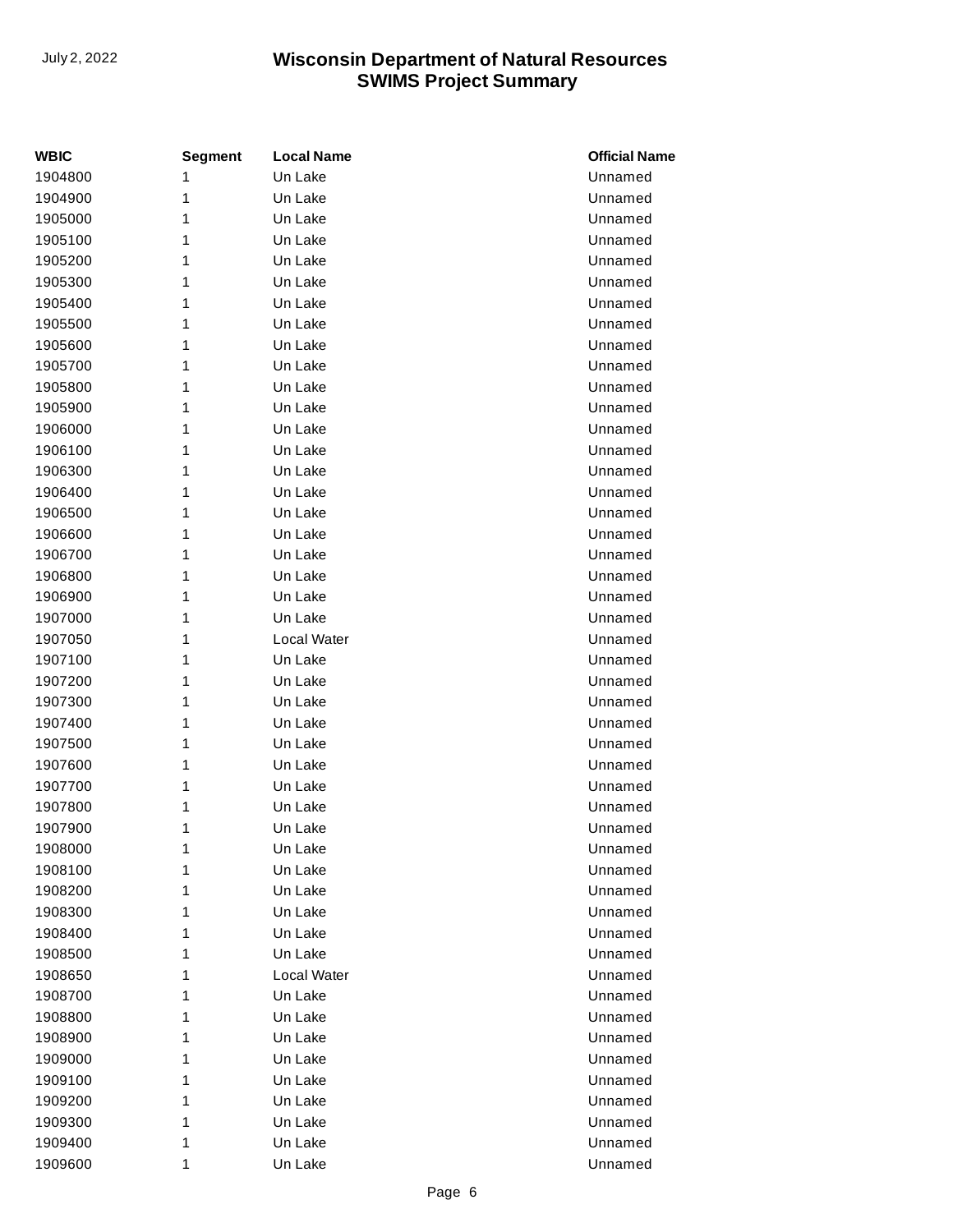| <b>WBIC</b> | <b>Segment</b> | <b>Local Name</b>   | <b>Official Name</b> |
|-------------|----------------|---------------------|----------------------|
| 1909700     | 1              | Un Lake             | Unnamed              |
| 1909800     | 1              | Un Lake             | Unnamed              |
| 1909900     | 1              | Un Lake             | Unnamed              |
| 1910000     | 1              | Un Lake             | Unnamed              |
| 1910100     | 1              | Un Lake             | Unnamed              |
| 1910200     | 1              | Un Lake             | Unnamed              |
| 1910300     | 1              | Un Lake             | Unnamed              |
| 1910400     | 1              | Un Lake             | Unnamed              |
| 1910500     | 1              | Un Lake             | Unnamed              |
| 1910600     | 1              | Un Lake             | Unnamed              |
| 1910700     | 1              | Un Lake             | Unnamed              |
| 1910800     | 1              | Un Lake             | Unnamed              |
| 1910900     | 1              | Un Lake             | Unnamed              |
| 1911000     | 1              | Un Lake             | Unnamed              |
| 1911100     | 1              | Un Lake             | Unnamed              |
| 1911200     | 1              | Un Lake             | Unnamed              |
| 1911300     | 1              | Un Lake             | Unnamed              |
| 1911400     | 1              | Un Lake             | Unnamed              |
| 1911500     | 1              | Un Lake             | Unnamed              |
| 1911600     | 1              | Un Lake             | Unnamed              |
| 1911700     | 1              | Un Lake             | Unnamed              |
| 1911800     | 1              | Un Lake             | Unnamed              |
| 1911900     | 1              | Un Lake             | Unnamed              |
| 1912000     | 1              | Un Lake             | Unnamed              |
| 1912100     | 1              | Un Lake             | Unnamed              |
| 1912200     | 1              | Un Lake             | Unnamed              |
| 1912300     | 1              | Un Lake             | Unnamed              |
| 1912400     | 1              | Un Lake             | Unnamed              |
| 1912500     | 1              | Un Lake             | Unnamed              |
| 1912600     | 1              | Un Lake             | Unnamed              |
| 1912700     | 1              | Un Lake             | Unnamed              |
| 1912800     | 1              | Un Lake             | Unnamed              |
| 1912900     | 1              | Un Lake             | Unnamed              |
| 1913000     | 1              | Un Lake             | Unnamed              |
| 1913100     | 1              | Un Lake             | Unnamed              |
| 1913200     | 1              | Un Lake             | Unnamed              |
| 1913300     | 1              | Un Lake             | Unnamed              |
| 1913400     | 1              | <b>Unnamed Lake</b> | Unnamed              |
| 1913500     | 1              | Un Lake             | Unnamed              |
| 1913700     | 1              | Un Lake             | Unnamed              |
| 1913800     | 1              | Un Lake             | Unnamed              |
| 1913900     | 1              | Un Lake             | Unnamed              |
| 1914000     | 1              | Un Lake             | Unnamed              |
| 1914100     | 1              | Un Lake             | Unnamed              |
| 1914200     | 1              | Local Water         | Unnamed              |
| 1914300     | 1              | Un Lake             | Unnamed              |
| 1914400     | 1              | Un Lake             | Unnamed              |
| 1914500     | 1              | Un Lake             | Unnamed              |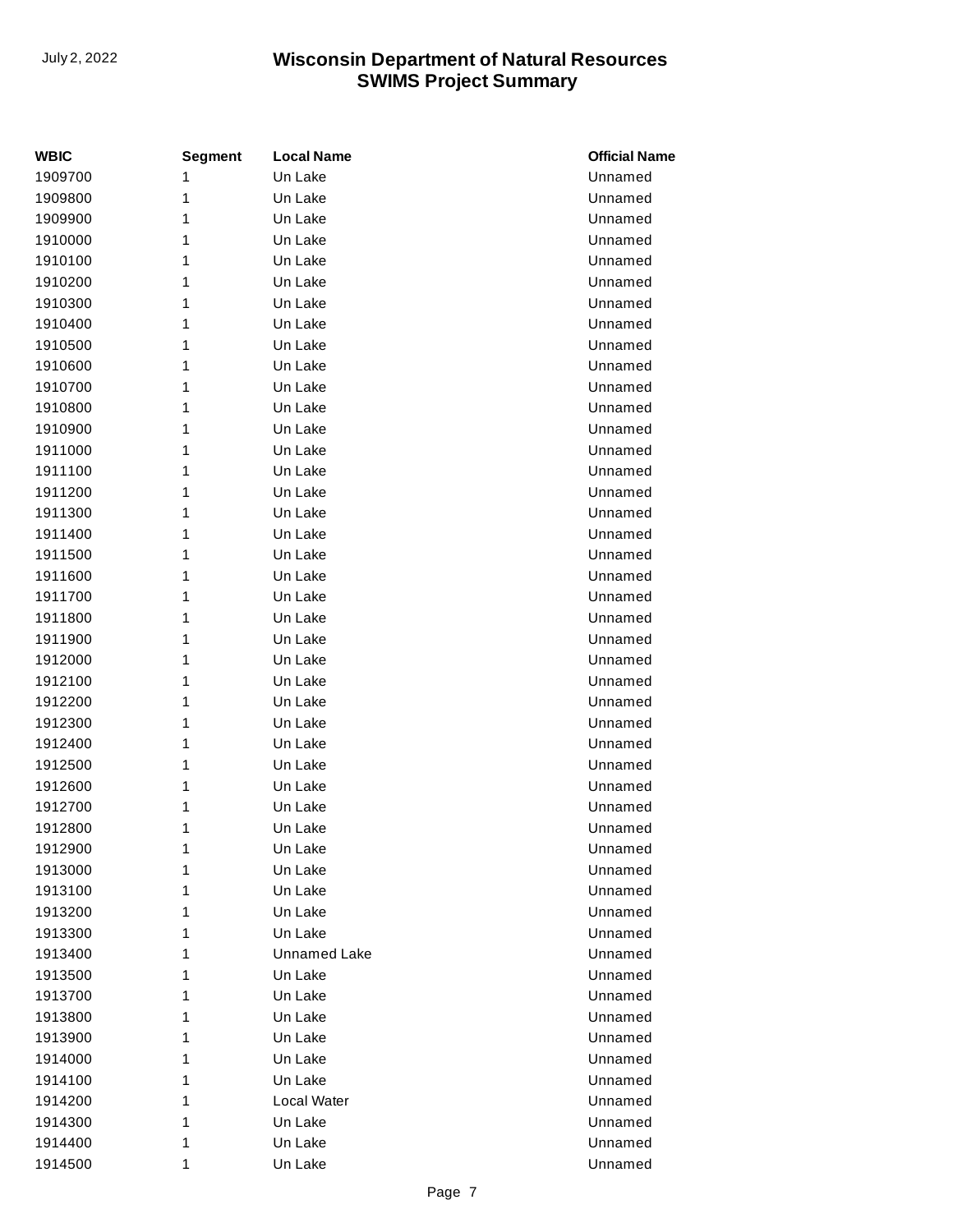| <b>WBIC</b> | <b>Segment</b> | <b>Local Name</b>                    | <b>Official Name</b>        |
|-------------|----------------|--------------------------------------|-----------------------------|
| 1914600     | 1              | Un Lake                              | Unnamed                     |
| 1914700     | 1              | Un Lake                              | Unnamed                     |
| 1914800     | 1              | Un Lake                              | Unnamed                     |
| 1914900     | 1              | Un Lake                              | Unnamed                     |
| 1915000     | 1              | Un Lake                              | Unnamed                     |
| 1915100     | 1              | Un Lake                              | Unnamed                     |
| 1915200     | 1              | Un Lake                              | Unnamed                     |
| 1915300     | 1              | Un Lake                              | Unnamed                     |
| 1915400     | 1              | Un Lake                              | Unnamed                     |
| 1915500     | 1              | Un Lake                              | Unnamed                     |
| 1915600     | 1              | Un Lake                              | Unnamed                     |
| 1915700     | 1              | Un Lake                              | Unnamed                     |
| 1915800     | 1              | Un Lake                              | Unnamed                     |
| 1915900     | 1              | Un Lake                              | Unnamed                     |
| 1916000     | 1              | Un Lake                              | Unnamed                     |
| 1916100     | 1              | Un Lake                              | Unnamed                     |
| 1916200     | 1              | Un Lake                              | Unnamed                     |
| 1916300     | 1              | Un Lake                              | Unnamed                     |
| 1916400     | 1              | Un Lake                              | Unnamed                     |
| 1916500     | 1              | Un Lake                              | Unnamed                     |
| 1916600     | 1              | Un Lake                              | Unnamed                     |
| 1916700     | 1              | Un Lake                              | Unnamed                     |
| 1916800     | 1              | Un Lake                              | Unnamed                     |
| 1921200     | 1              | Un Lake                              | Unnamed                     |
| 1925800     | 1              | Un Lake                              | Unnamed                     |
| 2043700     | 1              | <b>Upper Twin Lake</b>               | <b>Upper Twin Lake</b>      |
| 2044300     | 1              | <b>West Calkins Lake</b>             | <b>West Calkins Lake</b>    |
| 2044700     | 1              | Triple Lake, West                    | Triple Lake, West           |
| 2044900     | 1              | Weeks Lake, West                     | <b>Weeks Lakes</b>          |
| 2045700     | 1              | Wesley Lake                          | Wesley Lake                 |
| 2047200     | 1              | Worden Lake                          | Worden Lake                 |
| 2050000     | 5              | Chippewa River                       | Chippewa River              |
| 2050000     | 6              | Chippewa R At L Wissota              | Chippewa River              |
| 2050000     | 7              | Chippewa River                       | Chippewa River              |
| 2050000     | 8              | Chippewa River (At Holcombe Flowage) | Chippewa River              |
| 2050000     | 9              | Chippewa River                       | Chippewa River              |
| 2082400     | 4              | Eighteenmile Creek                   | Eighteenmile Creek          |
| 2082700     | 2              | <b>Running Valley Creek</b>          | <b>Running Valley Creek</b> |
| 2083150     | 1              | Creek 12-13 (T29N, R10W)             | Unnamed                     |
| 2084000     | 3              | Trout Creek (T30N, R10W)             | <b>Trout Creek</b>          |
| 2084300     | 1              | South Fork Trout Creek               | South Fork Trout Creek      |
| 2084400     | 1              | Un Lake                              | Unnamed                     |
| 2084700     | 1              | Beaver Creek (T31N, R10W)            | <b>Beaver Creek</b>         |
| 2086100     | 1              | Sand Creek                           | Sand Creek                  |
| 2086300     | 1              | <b>Spring Brook</b>                  | Spring Brook                |
| 2086400     | 1              | Creek 8-3 (T31N, R10W)               | Unnamed                     |
| 2091400     | 1              | <b>Beaver Creek</b>                  | <b>Beaver Creek</b>         |
| 2091900     | 1              | <b>Twin Lake West</b>                | Twin Lake, West             |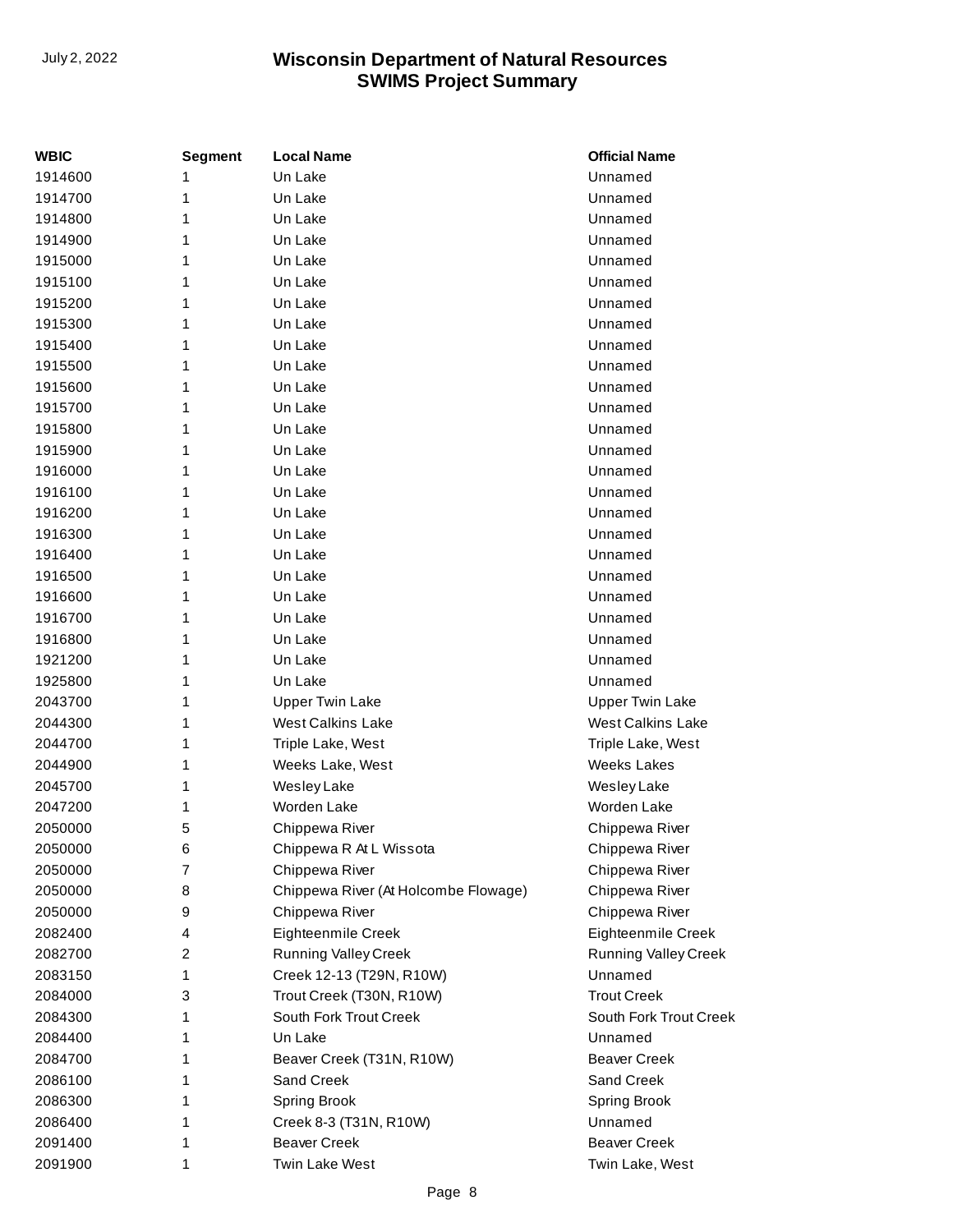| WBIC    | <b>Segment</b> | <b>Local Name</b>           | <b>Official Name</b>       |
|---------|----------------|-----------------------------|----------------------------|
| 2092000 | 1              | Twin Lake East              | Twin Lake, East            |
| 2092200 | 1              | Un Lake                     | Unnamed                    |
| 2092400 | 1              | Little Pine Lake            | Little Pine Lake           |
| 2092500 | 1              | Axehandle Lake              | Axhandle Lake              |
| 2092700 | 1              | Dark Lake                   | Dark Lake                  |
| 2092800 | 1              | Silver Lake                 | Silver Lake                |
| 2092900 | 1              | Pine Lake                   | Pine Lake                  |
| 2120800 | 5              | <b>Elk Creek</b>            | <b>Elk Creek</b>           |
| 2121700 | 1              | Creek 17-11 (T28N, R10W)    | Unnamed                    |
| 2121900 | 1              | <b>Big Elk Creek</b>        | <b>Big Elk Creek</b>       |
| 2122100 | 1              | Creek 5-16 (T28N, R10W)     | Unnamed                    |
| 2122200 | 1              | Creek 4-2 (T28N, R10W)      | Unnamed                    |
| 2122300 | 1              | Creek 35-12 (T29N, R10W)    | Unnamed                    |
| 2125100 | 1              | Sherman Creek               | <b>Sherman Creek</b>       |
| 2128200 | 1              | <b>Fivemile Creek</b>       | <b>Fivemile Creek</b>      |
| 2128700 | 2              | Sevenmile Creek             | Sevenmile Creek            |
| 2128900 | $\overline{2}$ | Ninemile Creek (North)      | Ninemile Creek -North      |
| 2129600 | 1              | Pine Creek (T27N, R7W)      | <b>Pine Creek</b>          |
| 2133300 | 1              | Hay Creek (T28N, R5W)       | Hay Creek                  |
| 2133300 | 2              | Hay Creek                   | Hay Creek                  |
| 2134100 | 1              | Un Lake                     | Unnamed                    |
| 2134200 | 2              | Muskrat Creek               | Muskrat Creek              |
| 2134400 | 2              | Unnamed Trib to Muskrat Cr  | Unnamed                    |
| 2146000 | 1              | <b>Wolf River</b>           | <b>Wolf River</b>          |
| 2146000 | 3              | <b>Wolf River</b>           | <b>Wolf River</b>          |
| 2146000 | 4              | <b>Wolf River</b>           | <b>Wolf River</b>          |
| 2146100 | $\overline{2}$ | Swim Creek (Swan)           | Swim Creek                 |
| 2146600 | 1              | Roger Creek                 | Roger Creek                |
| 2146800 | 1              | Local Water                 | Unnamed                    |
| 2146900 | 1              | Local Water                 | Unnamed                    |
| 2147000 | 1              | Local Water                 | Unnamed                    |
| 2147200 | 1              | Chapman Lake                | Chapman Lake               |
| 2147300 | 1              | Little Otter Creek          | Little Otter Creek         |
| 2150200 | 1              | <b>Hallie Lake</b>          | Lake Hallie, Lake Hallie 2 |
| 2150300 | 1              | Beaver Creek (T28N, R9W)    | <b>Beaver Creek</b>        |
| 2150400 | 1              | Trout Creek (T28N, R9W)     | <b>Trout Creek</b>         |
| 2150600 | 1              | Duncan Creek                | Duncan Creek               |
| 2150600 | 2              | Duncan Creek                | Duncan Creek               |
| 2150600 | 3              | Duncan Creek                | Duncan Creek               |
| 2150600 | 4              | Duncan Creek                | Duncan Creek               |
| 2150800 | 1              | Glen Lock Lake              | Star Lake                  |
| 2151000 | 1              | Glen Loch Flowage           | Glen Loch Flowage          |
| 2151200 | 1              | Tilden Mill Pond            | Tilden Mill Pond           |
| 2151300 | 1              | Unnamed 13-7 (Tilden Creek) | Unnamed                    |
| 2151300 | 2              | Tilden Cr                   | Unnamed                    |
| 2151400 | 1              | Little Hay Creek            | Little Hay Creek           |
| 2151400 | 2              | Little Hay Creek            | Little Hay Creek           |
| 2151400 | 4              | Little Hay Creek            | Little Hay Creek           |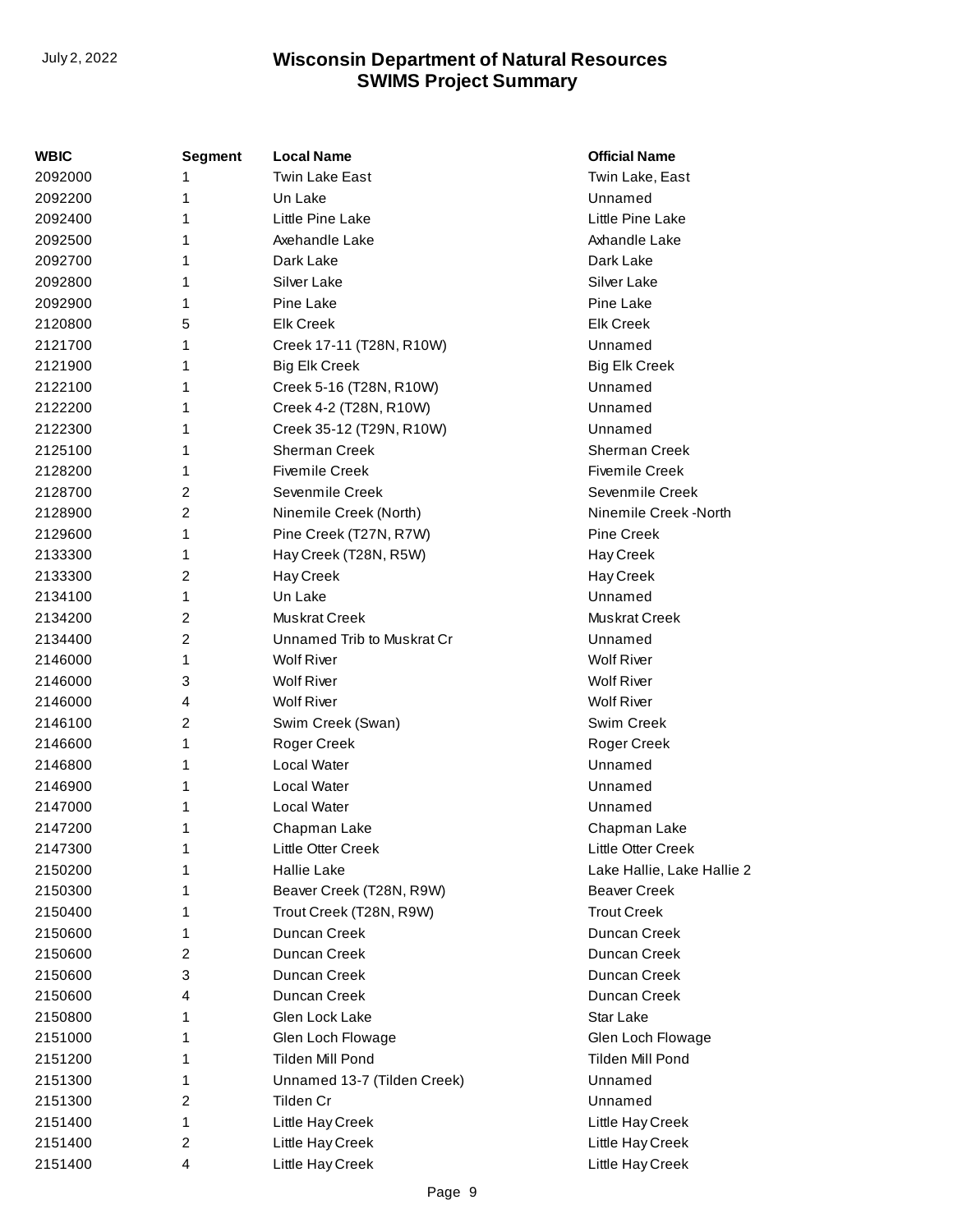| WBIC    | <b>Segment</b> | <b>Local Name</b>               | <b>Official Name</b>          |
|---------|----------------|---------------------------------|-------------------------------|
| 2151500 | 2              | Hay Creek(T30N, R9W)            | Hay Creek                     |
| 2151550 | 1              | Creek 32-3 (T30N, R9W)          | Unnamed                       |
| 2151600 | 1              | Creek 36-6 (T30N, R10W)         | Unnamed                       |
| 2151700 |                | Creek 36-6 T30n R10w            | Unnamed                       |
| 2151900 | 1              | TRIBUTARY TO DUNCAN CREEK       | Unnamed                       |
| 2152100 |                | Como Lake                       | Como Lake (Bloomer Mill Pond) |
| 2152300 | 1              | Como Creek                      | Como Creek                    |
| 2152400 |                | Unnamed Creek 1-16 (T30N, R10W) | North Fork Como Creek         |
| 2152600 | 1              | Chippewa Falls Flowage          | Chippewa Falls Flowage 5555   |
| 2152800 | 1              | Wissota Lake                    | Lake Wissota                  |
| 2152800 | 2              | Little Lake Wissota             | Lake Wissota                  |
| 2152800 | 3              | Moon Bay                        | Lake Wissota                  |
| 2152800 | 4              | Lake Wissota State Park Beach   | Lake Wissota                  |
| 2152900 | 1              | <b>Frederick Creek</b>          | <b>Frederick Creek</b>        |
| 2153000 |                | <b>Stillson Creek</b>           | <b>Stillson Creek</b>         |
| 2153200 |                | <b>Paint Creek</b>              | <b>Paint Creek</b>            |
| 2153300 | 1              | South Fork Paint Creek          | South Fork Paint Creek        |
| 2153500 | 1              | <b>Silver Creek</b>             | <b>Silver Creek</b>           |
| 2153600 |                | <b>Brown Creek</b>              | <b>Brown Creek</b>            |
| 2153700 |                | <b>Clear Creek</b>              | <b>Clear Creek</b>            |
| 2153800 |                | <b>Wildcat Creek</b>            | <b>Wildcat Creek</b>          |
| 2154000 |                | <b>Alder Creek</b>              | <b>Alder Creek</b>            |
| 2154200 |                | Sherman Creek                   | Sherman Creek                 |
| 2154500 |                | <b>Yellow River</b>             | <b>Yellow River</b>           |
| 2154600 | 1              | Drywood Creek                   | Drywood Creek                 |
| 2154700 | 1              | Dutch Creek                     | <b>Dutch Creek</b>            |
| 2154800 |                | <b>Big Drywood Creek</b>        | <b>Big Drywood Creek</b>      |
| 2154900 |                | Seth Creek                      | Seth Creek                    |
| 2155000 | 1              | Chap Creek                      | <b>Chap Creek</b>             |
| 2155100 | 1              | Little Drywood Creek            | Little Drywood Creek          |
| 2155200 |                | Iron Creek                      | Iron Creek                    |
| 2155600 | 1              | Unnamed Trib to Yellow River    | Unnamed                       |
| 2155900 |                | Hennon Creek                    | Hennon Creek                  |
| 2156000 |                | Slaughter House                 | Slaughterhouse Creek          |
| 2156100 |                | Lotz Creek                      | Lotz Creek                    |
| 2156200 |                | <b>Turner Creek</b>             | <b>Turner Creek</b>           |
| 2156300 |                | <b>Coldwater Creek</b>          | <b>Coldwater Creek</b>        |
| 2156400 |                | Unnamed Trib to Yellow R        | Unnamed                       |
| 2156500 |                | Un Lake                         | Unnamed                       |
| 2156700 |                | <b>Withrow Lake</b>             | <b>Withrow Lake</b>           |
| 2156800 |                | <b>Otter Creek</b>              | <b>Otter Creek</b>            |
| 2156800 | 2              | <b>Otter Creek</b>              | <b>Otter Creek</b>            |
| 2157000 | 1              | Otter Lake                      | Otter Lake (Brown)            |
| 2157700 |                | Hay Creek                       | Hay Creek                     |
| 2157800 |                | <b>Pike Creek</b>               | <b>Pike Creek</b>             |
| 2157900 |                | Pike Lake                       | Pike Lake                     |
| 2158100 |                | Un Lake                         | Unnamed                       |
| 2158200 | 1              | <b>Christmas Creek</b>          | <b>Christmas Creek</b>        |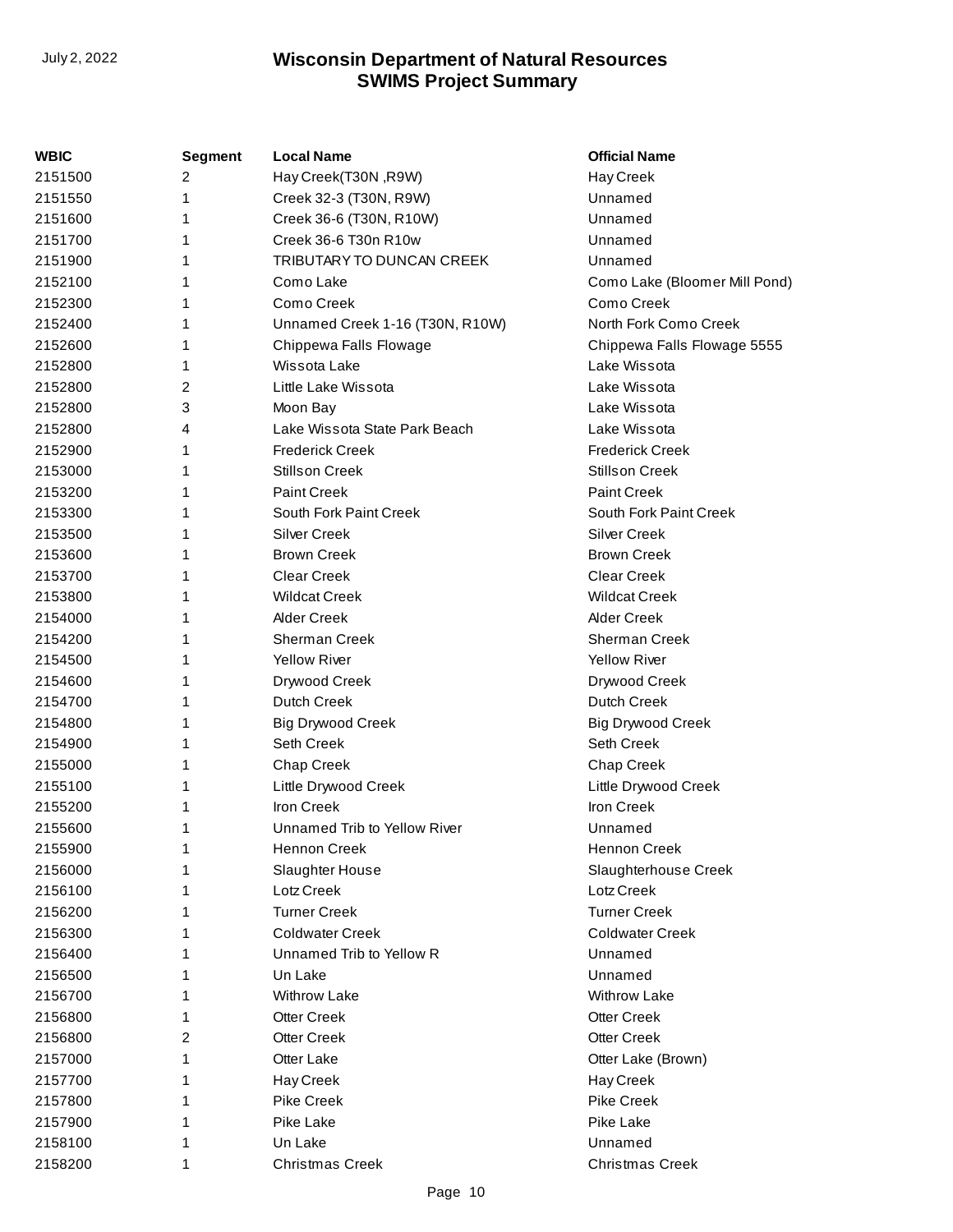| WBIC    | Segment | <b>Local Name</b>               | <b>Official Name</b>            |
|---------|---------|---------------------------------|---------------------------------|
| 2158200 | 2       | <b>Christmas Creek</b>          | <b>Christmas Creek</b>          |
| 2158400 | 1       | <b>Elder Creek</b>              | <b>Elder Creek</b>              |
| 2159300 | 1       | Un Lake                         | Unnamed                         |
| 2159400 | 1       | Raven Lake                      | Raven Lake                      |
| 2168700 | 1       | Jim Creek                       | Jim Creek                       |
| 2168800 | 1       | Jim Lake                        | Jim Lake                        |
| 2168900 | 1       | O'Neill Creek                   | O'Neil Creek                    |
| 2169000 | 1       | McCann Creek                    | McCann Creek                    |
| 2169100 | 1       | Un Lake                         | Unnamed                         |
| 2169200 | 1       | Round Lake T32 R9w S14          | Round Lake                      |
| 2169400 | 1       | Un Lake                         | Unnamed                         |
| 2169500 | 1       | Un Lake                         | Unnamed                         |
| 2169800 | 1       | Un Lake                         | Unnamed                         |
| 2169900 | 1       | Un Lake                         | Unnamed                         |
| 2170000 | 1       | Un Lake                         | Unnamed                         |
| 2170200 | 1       | Little Buck Lake                | Little Buck Lake                |
| 2170300 | 1       | <b>Big Buck Lake</b>            | <b>Big Buck Lake</b>            |
| 2170400 | 1       | Round Lake                      | Round Lake                      |
| 2170800 | 1       | Long Lake                       | Long Lake                       |
| 2170900 | 1       | Un Lake                         | Unnamed                         |
| 2171000 | 1       | <b>Cornell Lake</b>             | <b>Cornell Lake</b>             |
| 2171200 | 1       | Marsh-Miller Lake               | Marsh-Miller Lake (Mill Pond)   |
| 2171400 | 1       | Mary Jane No.2                  | Mary Jane Lake                  |
| 2171500 | 1       | Mary Jane Lake No.1             | Mary Jane Lake                  |
| 2171600 | 1       | Rock Lake                       | Rock Lake                       |
| 2171800 | 1       | Mud Lake                        | Mud Lake                        |
| 2172100 | 1       | Un Lake                         | Unnamed                         |
| 2172200 | 1       | West Lake                       | <b>West Lake</b>                |
| 2172300 | 1       | Un Lake                         | Unnamed                         |
| 2172500 | 1       | Un Lake                         | Unnamed                         |
| 2172600 | 1       | Town Line Lake                  | <b>Town Line Lake</b>           |
| 2172650 | 1       | Local Water                     | Unnamed                         |
| 2172800 | 1       | O'Neil Creek Flowage #2         | O'Neil Creek Flowage #2         |
| 2173000 | 1       | O'Neil Creek Flowage Number One | O'Neil Creek Flowage Number One |
| 2173100 | 1       | Un Lake                         | Unnamed                         |
| 2173200 | 1       | Un Lake                         | Unnamed                         |
| 2173300 | 1       | <b>Highland Lake</b>            | <b>Highland Lake</b>            |
| 2173400 | 1       | Lowland Lake                    | Lowland Lake                    |
| 2173600 | 1       | Un Lake                         | Unnamed                         |
| 2173700 | 1       | Un Lake                         | Unnamed                         |
| 2173800 | 1       | Un Lake                         | Unnamed                         |
| 2173900 | 1       | Popple Lake                     | Popple Lake                     |
| 2174300 | 1       | Un Lake                         | Unnamed                         |
| 2174400 | 1       | Mud Lake                        | Mud Lake                        |
| 2174700 | 1       | Old Abe Lake                    | Old Abe Lake                    |
| 2174750 | 1       | Creek 17-13 (T30N, R7W)         | Unnamed                         |
| 2174800 | 1       | <b>Cushing Creek</b>            | <b>Cushing Creek</b>            |
| 2174900 | 1       | Cobban Creek                    | Cobban Creek                    |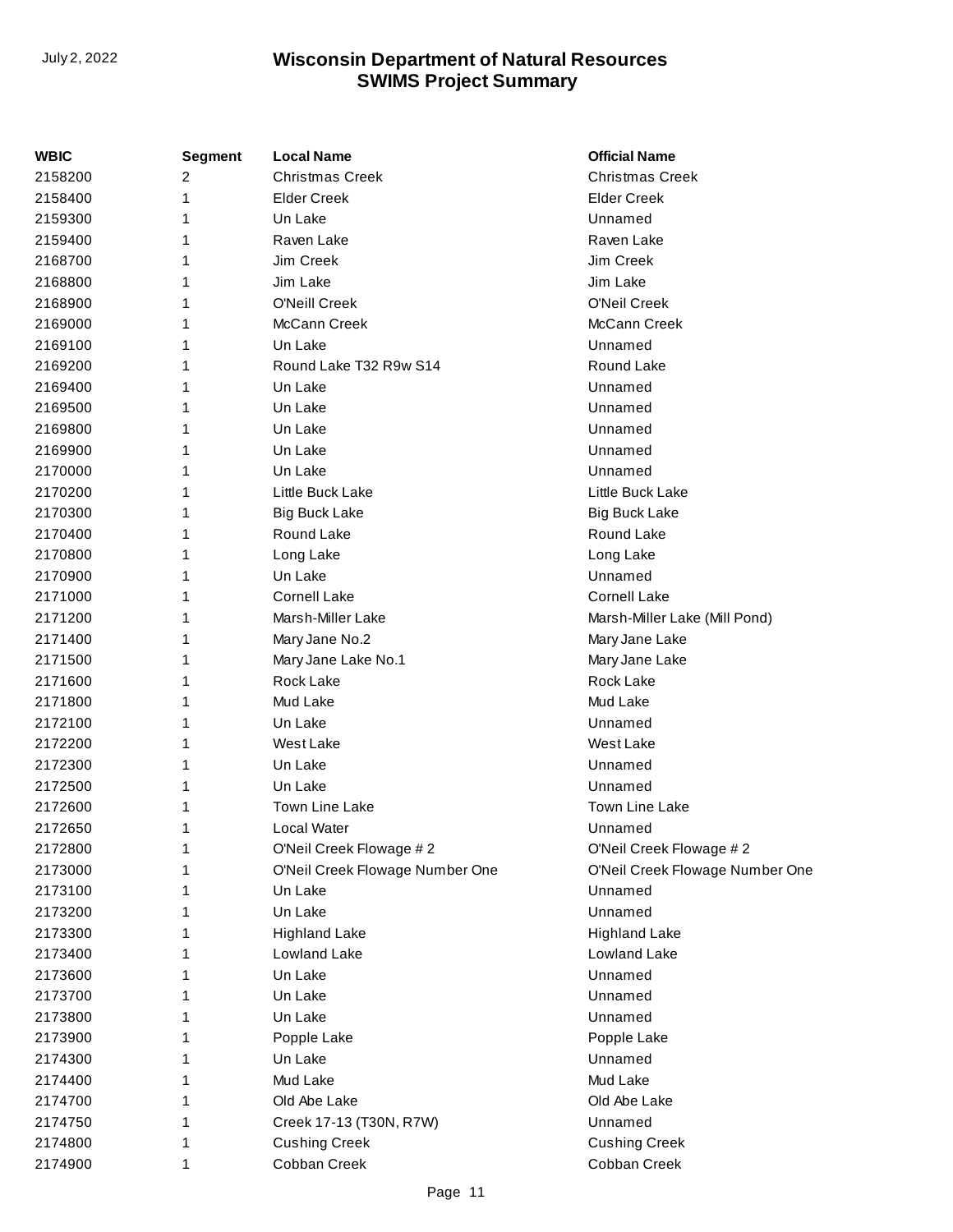| WBIC    | <b>Segment</b> | <b>Local Name</b>              | <b>Official Name</b>       |
|---------|----------------|--------------------------------|----------------------------|
| 2175000 |                | <b>Minnie Creek</b>            | Minnie Creek               |
| 2175100 | 1              | North Fork Bob Creek           | North Fork Bob Creek       |
| 2175200 | 1              | South Fork Bob Creek           | South Fork Bob Creek       |
| 2175200 | 2              | South Fork Bob Creek           | South Fork Bob Creek       |
| 2175400 | 1              | Un Lake                        | Unnamed                    |
| 2175600 | 1              | Un Lake                        | Unnamed                    |
| 2175700 |                | <b>Finley Lake</b>             | <b>Finley Lake</b>         |
| 2175800 | 1              | Un Lake                        | Unnamed                    |
| 2175900 | 1              | <b>Firth Lake Creek</b>        | Firth Lake Outlet Creek    |
| 2176100 | 1              | Un Lake                        | Unnamed                    |
| 2176200 |                | <b>Firth Lake</b>              | Firth Lake                 |
| 2176300 | 1              | <b>Spring Creek</b>            | <b>Spring Creek</b>        |
| 2176300 | 2              | <b>Spring Creek</b>            | <b>Spring Creek</b>        |
| 2176500 | 1              | Spring Creek Flowage No.1      | Spring Creek Flowage No. 1 |
| 2176800 |                | Un Lake                        | Unnamed                    |
| 2176900 |                | Un Lake                        | Unnamed                    |
| 2177000 | 1              | Un Lake                        | Unnamed                    |
| 2177100 | 1              | Un Lake                        | Unnamed                    |
| 2177300 | 1              | Spring Creek Flowage No.2      | Spring Creek Flowage No. 2 |
| 2177400 | 1              | <b>Unnamed Lake</b>            | Unnamed                    |
| 2177600 | 1              | Smith Lake                     | Smith Lake                 |
| 2177700 | 1              | Jerome Lake                    | Jerome Lake                |
| 2177900 |                | Un Lake                        | Unnamed                    |
| 2178100 | 1              | Oliver Lake No. 1              | <b>Oliver Lakes</b>        |
| 2178200 | 1              | Oliver Lake No.2               | <b>Oliver Lakes</b>        |
| 2178300 | 1              | Oliver Lake No. 3              | <b>Oliver Lakes</b>        |
| 2178400 |                | <b>Bob Lake</b>                | <b>Bob Lake</b>            |
| 2178500 | 1              | Little Bob Lake                | Little Bob Lake            |
| 2178700 | 1              | Un Lake                        | Unnamed                    |
| 2178900 | 1              | Hay Meadow Flowage No. 1       | Hay Meadow Flowage No. 1   |
| 2179300 |                | Un Lake                        | Unnamed                    |
| 2179400 | 1              | <b>Barr Lake</b>               | <b>Barr Lake</b>           |
| 2179500 | 1              | Beaver Lake                    | <b>Beaver Lake</b>         |
| 2179600 |                | <b>Black Lake</b>              | <b>Black Lake</b>          |
| 2179660 |                | Odd Lake                       | Odd Lake                   |
| 2179700 |                | Evergreen Lake                 | Evergreen Lake             |
| 2179800 |                | Sunfish Lake                   | Sunfish Lake               |
| 2179900 |                | Silver Bass Lake               | Silver Bass Lake           |
| 2180100 |                | Hay Meadow Flowage No.2        | Hay Meadow Flowage         |
| 2180300 |                | <b>Tamarack Lake</b>           | <b>Tamarack Lake</b>       |
| 2180500 | 1              | Pickerel Lake                  | <b>Pickerel Lake</b>       |
| 2180700 |                | Hay Meadow Flowage No.3        | Hay Meadow Flowage No. 3   |
| 2180900 |                | Hay Meadow Flowage No. 4       | Hay Meadow Flowage No. 4   |
| 2181000 |                | Lehman Creek                   | Leman Creek                |
| 2181100 |                | <b>French Creek</b>            | <b>French Creek</b>        |
| 2181200 |                | <b>Clark Creek</b>             | <b>Clark Creek</b>         |
| 2181400 |                | <b>Cornell Flowage</b>         | <b>Cornell Flowage</b>     |
| 2181400 | 2              | Brunet Island State Park Beach | <b>Cornell Flowage</b>     |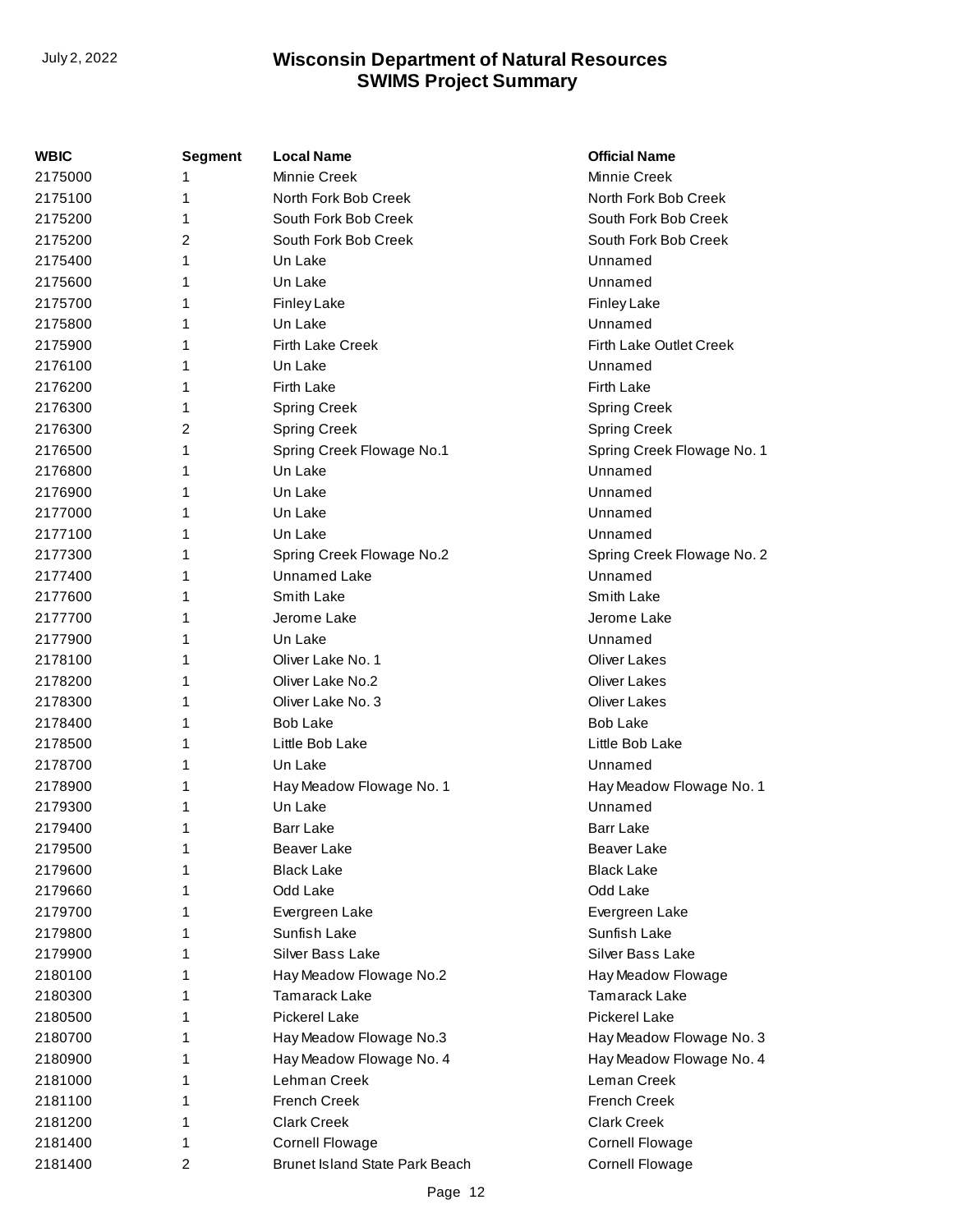| WBIC    | <b>Segment</b> | <b>Local Name</b>             | <b>Official Name</b>    |
|---------|----------------|-------------------------------|-------------------------|
| 2181500 | 1              | <b>Fisher River</b>           | <b>Fisher River</b>     |
| 2181600 | 1              | <b>Buck Creek</b>             | <b>Buck Creek</b>       |
| 2181800 | 1              | Un Lake                       | Unnamed                 |
| 2182000 | 1              | <b>Beaver Creek</b>           | <b>Beaver Creek</b>     |
| 2182200 | 1              | Mallard Flowage               | Mallard Flowage         |
| 2182400 | 1              | Unnamed Trib to Fischer River | Unnamed                 |
| 2184400 | 1              | <b>Unnamed Lake</b>           | Unnamed                 |
| 2184600 | 1              | Un Lake                       | Unnamed                 |
| 2184900 | 1              | Holcombe Flowage North        | Holcombe Flowage        |
| 2184900 | $\overline{2}$ | Holcombe Flowage South        | Holcombe Flowage        |
| 2185100 | 1              | Un Lake                       | Unnamed                 |
| 2185200 | 1              | <b>Birch Creek</b>            | <b>Birch Creek</b>      |
| 2185800 | 1              | <b>Miller Lake</b>            | <b>Miller Lake</b>      |
| 2185900 | 1              | Un Lake                       | Unnamed                 |
| 2186100 | 1              | Robinson Lake                 | Robinson Lake           |
| 2186200 | 1              | Larose Lake                   | LaRose Lake             |
| 2186300 | 1              | <b>Cranberry Creek</b>        | <b>Cranberry Creek</b>  |
| 2186355 | 1              | Un Lake                       | Unnamed                 |
| 2186360 | 1              | Un Lake                       | Unnamed                 |
| 2186500 | 1              | Horseshoe Flowage             | Horseshoe Flowage       |
| 2187000 | 1              | Jump River (Lower Main Stem)  | Jump River              |
| 2344100 | 1              | Mud Creek                     | Mud Creek               |
| 2344400 | 1              | <b>Tealey Creek</b>           | <b>Tealey Creek</b>     |
| 2344500 | 1              | Un Lake                       | Unnamed                 |
| 2344700 | 1              | <b>Willow Creek</b>           | <b>Willow Creek</b>     |
| 2344800 | 1              | Un Lake                       | Unnamed                 |
| 2345000 | 1              | Willow Creek Flowage No.1     | Willow Creek Flowage C1 |
| 2345200 | 1              | Willow Creek Flowage #2       | Willow Creek Flowage #2 |
| 2345400 | 1              | Willow Creek Flowage #3       | Willow Creek Flowage #3 |
| 2345500 | 1              | Meadows Lake                  | Meadows Lake            |
| 2345600 | 1              | <b>Boiler Lake</b>            | <b>Boiler Lake</b>      |
| 2345600 | $\overline{2}$ | <b>Boiler Lake</b>            | <b>Boiler Lake</b>      |
| 2345700 | 1              | <b>Foster Creek</b>           | <b>Foster Creek</b>     |
| 2346000 | 1              | <b>Bradley Lake</b>           | <b>Bradley Lake</b>     |
| 2346100 | 1              | Foster Lake                   | Foster Lake             |
| 2346300 | 1              | Un Lake                       | Unnamed                 |
| 2346400 | 1              | Spence Lake                   | Spence Lake             |
| 2346500 | 1              | Local Water                   | Unnamed                 |
| 2346800 | 1              | Local Water                   | Unnamed                 |
| 2347000 | 1              | Picnic Lake                   | Picnic Lake             |
| 2347100 | 1              | Bass Lake #5                  | <b>Bass Lakes</b>       |
| 2347200 | 1              | Bass Lake No. 4               | <b>Bass Lakes</b>       |
| 2347400 | 1              | Bass Lake No. 3               | <b>Bass Lakes</b>       |
| 2347500 | 1              | Deer Lake                     | Deer Lake               |
| 2347700 | 1              | Local Water                   | Unnamed                 |
| 2347725 | 1              | Local Water                   | Unnamed                 |
| 2347750 | 1              | Un Lake                       | Unnamed                 |
| 2347900 | 1              | Bass Lake No. 1               | <b>Bass Lake</b>        |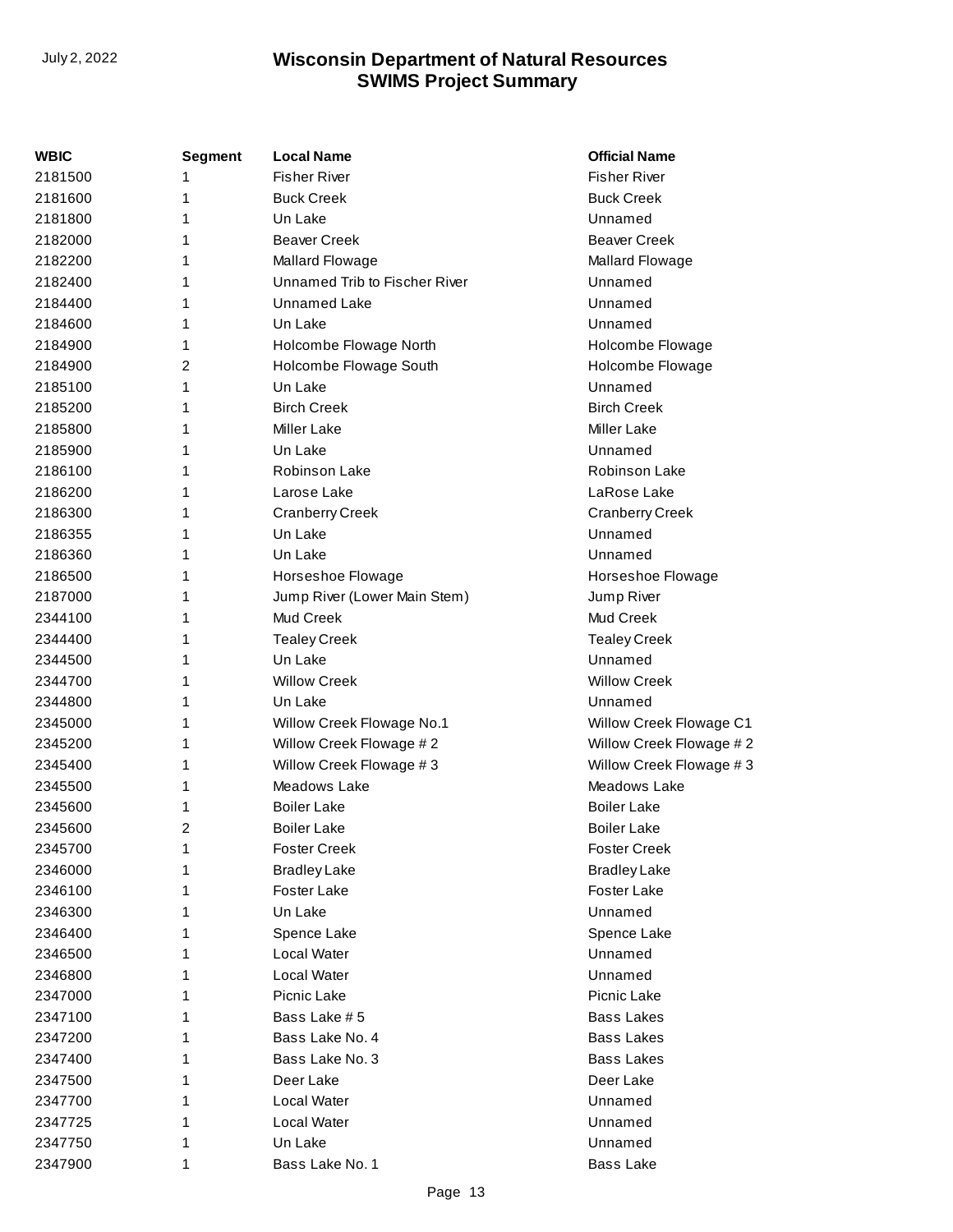| WBIC    | Segment | Local Name                     | <b>Official Name</b> |
|---------|---------|--------------------------------|----------------------|
| 2348000 | 1       | Bass Lake No. 2                | <b>Bass Lake</b>     |
| 2348100 | 1       | Un Lake                        | Unnamed              |
| 2348155 | 1       | Un Lake                        | Unnamed              |
| 2348300 | 1       | Un Lake                        | Unnamed              |
| 2348500 | 1       | Unnamed Lake (T32n R07w S30-1) | Lowers Lake          |
| 2348700 | 1       | <b>Plummer Lake</b>            | <b>Plummer Lake</b>  |
| 2348800 | 1       | Little Plummer Lake            | Little Plummer Lake  |
| 2350500 | 1       | Chain Lake                     | Chain Lake           |
| 2350800 | 1       | Schoolhouse Lake               | Schoolhouse Lake     |
| 2351000 | 1       | Granger Lake                   | Granger Lake         |
| 2351100 | 1       | <b>Calkins Lake</b>            | <b>Calkins Lake</b>  |
| 2351200 | 1       | Cedar Creek                    | Cedar Creek          |
| 2351200 | 2       | <b>Cedar Creek</b>             | <b>Cedar Creek</b>   |
| 2351400 | 1       | Long Lake                      | Long Lake            |
| 2351600 | 1       | Un Lake                        | Unnamed              |
| 2351800 | 1       | Dark Lake                      | Dark Lake            |
| 2352000 | 1       | Larrabee Lake                  | Larrabee Lake        |
| 2352200 | 1       | <b>Herde Lake</b>              | Herde Lake           |
| 2352400 | 1       | Tammarack Lake                 | Tamarack Lake        |
| 2352500 | 1       | Henneman Lake                  | Henneman Lake        |
| 2352700 | 1       | Cedar Lake                     | Cedar Lake           |
| 2352800 | 1       | Number One Lake                | Number One Lake      |
| 2352900 | 1       | Number Two Lake                | Number Two Lake      |
| 2353000 | 1       | Number Three Lake              | Number Three Lake    |
| 2353100 | 1       | Number Four Lake               | Number Four Lake     |
| 2353200 | 1       | Sunfish Lake                   | Sunfish Lake         |
| 2353600 | 1       | Sand Lake                      | Sand Lake            |
| 2353900 | 1       | Un Lake                        | Unnamed              |
| 3000012 | 1       | Local Water                    | Unnamed              |
| 3000421 | 1       | Local Water                    | Unnamed              |
| 3000426 | 1       | Local Water                    | Unnamed              |
| 3000429 | 1       | Local Water                    | Unnamed              |
| 5007987 | 1       | Unnamed Trib to Hay Cr         | Unnamed              |
| 5008105 | 1       | Tributary to Duncan Creek      | Unnamed              |
| 5008210 | 1       | Unnamed Creek 29-11            | Unnamed              |
| 5009509 | 1       | Local Water                    | Unnamed              |
| 5009631 | 1       | Local Water                    | Unnamed              |
| 5010031 | 1       | Local Water                    | Unnamed              |
| 5010146 | 1       | <b>Unnamed Stream</b>          | Unnamed              |
| 5010477 | 1       | Unnamed Creek 27-12            | Unnamed              |
| 5011108 | 1       | <b>Unnamed Stream</b>          | Unnamed              |
| 5011292 | 1       | Local Water                    | Unnamed              |
| 5011442 | 1       | Local Water                    | Unnamed              |
| 5011447 | 1       | Local Water                    | Unnamed              |
| 5011608 | 1       | Local Water                    | Unnamed              |
| 5011643 | 1       | Local Water                    | Unnamed              |
| 5011696 | 1       | Local Water                    | Unnamed              |
| 5011716 | 1       | Local Water                    | Unnamed              |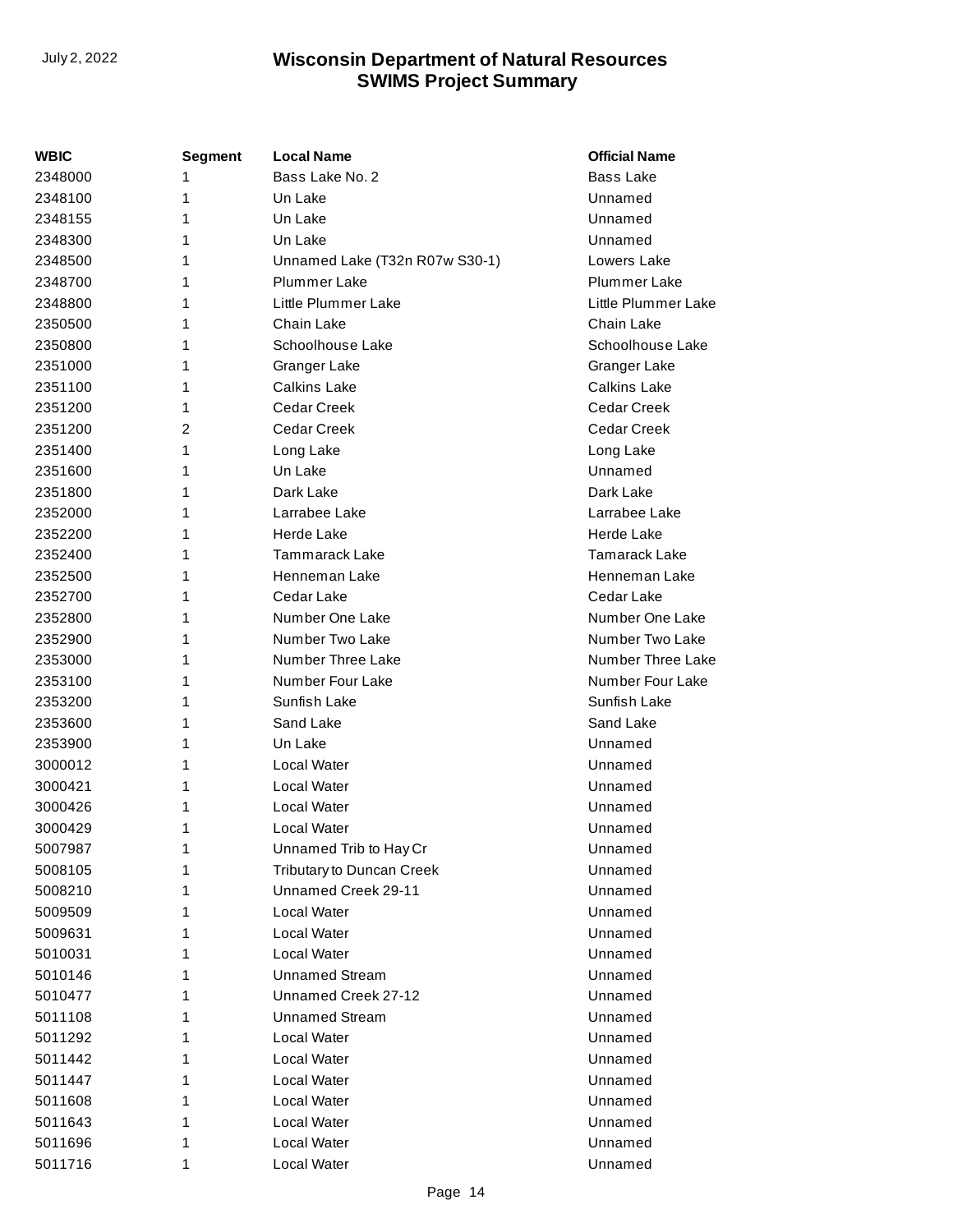| <b>WBIC</b> | <b>Segment</b> | <b>Local Name</b>     | <b>Official Name</b> |
|-------------|----------------|-----------------------|----------------------|
| 5011755     | 1              | Local Water           | Unnamed              |
| 5011909     | 1              | Local Water           | Unnamed              |
| 5011923     | 1              | Local Water           | Unnamed              |
| 5011945     | 1              | <b>Unnamed Stream</b> | Unnamed              |
| 5012320     | 1              | Local Water           | Unnamed              |
| 5525875     | 1              | Local Water           | Unnamed              |
| 5525894     | 1              | Local Water           | Unnamed              |
| 5525896     | 1              | Local Water           | Unnamed              |
| 5526125     | 1              | Local Water           | Unnamed              |
| 5526222     | 1              | Local Water           | Unnamed              |
| 5526223     | 1              | Local Water           | Unnamed              |
| 5526272     | 1              | Local Water           | Unnamed              |
| 5526578     | 1              | Local Water           | Unnamed              |
| 5526593     | 1              | Local Water           | Unnamed              |
| 5526641     | 1              | Local Water           | Unnamed              |
| 5526682     | 1              | Local Water           | Unnamed              |
| 5526733     | 1              | Local Water           | Unnamed              |
| 5526780     | 1              | Local Water           | Unnamed              |
| 5526901     | 1              | Local Water           | Unnamed              |
| 5526950     | 1              | Local Water           | Unnamed              |
| 5527009     | 1              | Local Water           | Unnamed              |
| 5527190     | 1              | Local Water           | Unnamed              |
| 5527233     | 1              | Local Water           | Unnamed              |
| 5527239     | 1              | Local Water           | Unnamed              |
| 5527282     | 1              | Local Water           | Unnamed              |
| 5527300     | 1              | Local Water           | Unnamed              |
| 5527338     | 1              | Unnamed Lake          | Unnamed              |
| 5527355     | 1              | Local Water           | Unnamed              |
| 5527390     | 1              | Local Water           | Unnamed              |
| 5527402     | 1              | Local Water           | Unnamed              |
| 5527431     | 1              | Unnamed Lake          | Unnamed              |
| 5527437     | 1              | Local Water           | Unnamed              |
| 5527441     | 1              | Local Water           | Unnamed              |
| 5527472     | 1              | Local Water           | Unnamed              |
| 5527476     | 1              | Local Water           | Unnamed              |
| 5527508     | 1              | Local Water           | Unnamed              |
| 5527578     | 1              | Local Water           | Unnamed              |
| 5527585     | 1              | Local Water           | Unnamed              |
| 5527606     | 1              | Local Water           | Unnamed              |
| 5527664     | 1              | Local Water           | Unnamed              |
| 5527767     | 1              | Local Water           | Unnamed              |
| 5527885     | 1              | Local Water           | Unnamed              |
| 5527908     | 1              | Local Water           | Unnamed              |
| 5527924     | 1              | Local Water           | Unnamed              |
| 5527925     | 1              | Local Water           | Unnamed              |
| 5527965     | 1              | Local Water           | Unnamed              |
| 5527967     | 1              | Local Water           | Unnamed              |
| 5527987     | 1              | Local Water           | Unnamed              |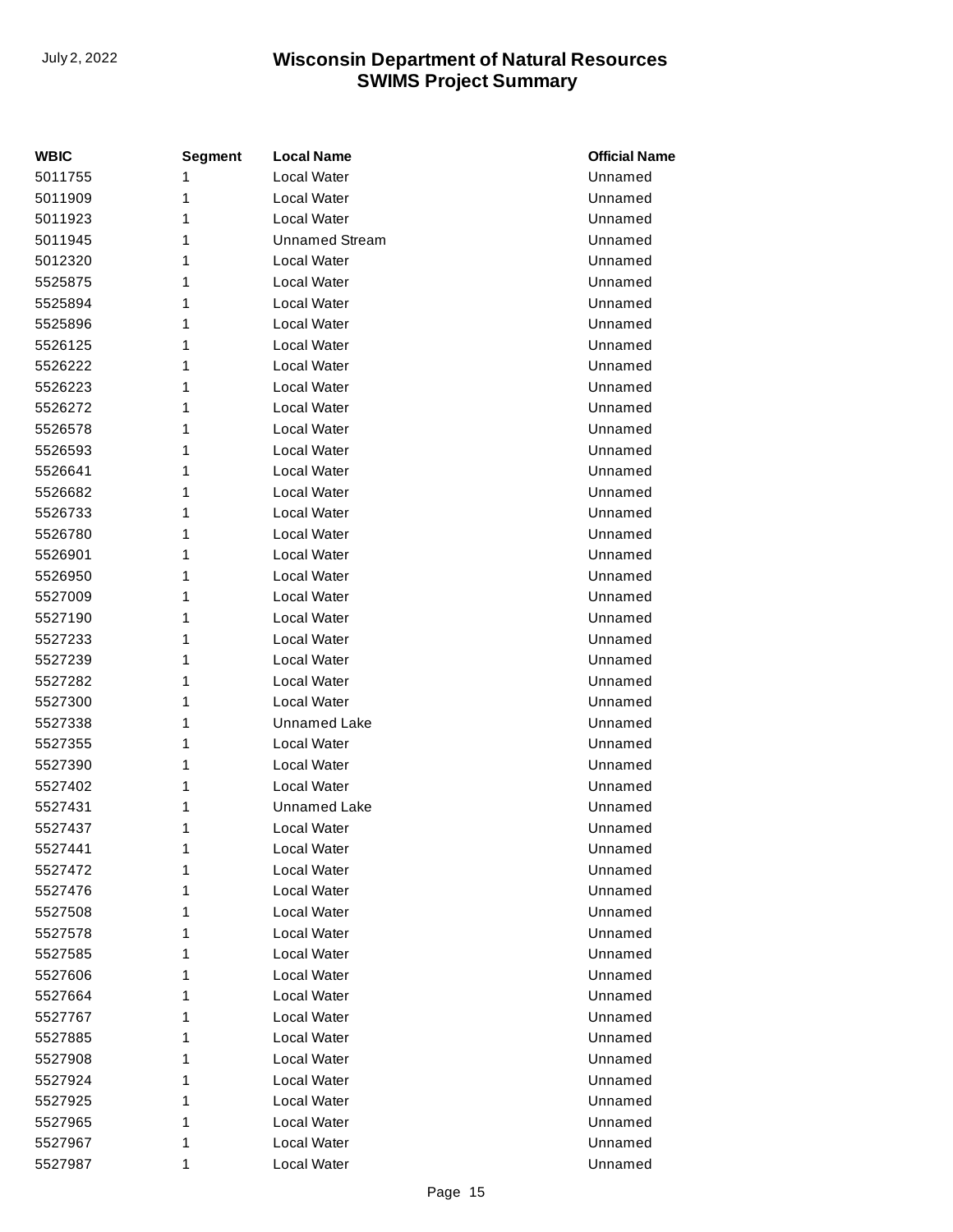| <b>WBIC</b> | <b>Segment</b> | <b>Local Name</b>  | <b>Official Name</b> |
|-------------|----------------|--------------------|----------------------|
| 5528009     | 1              | <b>Local Water</b> | Unnamed              |
| 5528011     | 1              | Local Water        | Unnamed              |
| 5528066     | 1              | Local Water        | Unnamed              |
| 5528126     | 1              | Local Water        | Unnamed              |
| 5528127     | 1              | Local Water        | Unnamed              |
| 5528140     | 1              | Local Water        | Unnamed              |
| 5528210     | 1              | Local Water        | Unnamed              |
| 5528215     | 1              | Local Water        | Unnamed              |
| 5528231     | 1              | Local Water        | Unnamed              |
| 5528236     | 1              | Local Water        | Unnamed              |
| 5528304     | 1              | Local Water        | Unnamed              |
| 5528325     | 1              | Local Water        | Unnamed              |
| 5528331     | 1              | Local Water        | Unnamed              |
| 5528371     | 1              | Local Water        | Unnamed              |
| 5528383     | 1              | Local Water        | Unnamed              |
| 5528393     | 1              | <b>Local Water</b> | Unnamed              |
| 5528394     | 1              | Local Water        | Unnamed              |
| 5528412     | 1              | Local Water        | Unnamed              |
| 5528473     | 1              | Local Water        | Unnamed              |
| 5528480     | 1              | Local Water        | Unnamed              |
| 5528578     | 1              | Local Water        | Unnamed              |
| 5528579     | 1              | Local Water        | Unnamed              |
| 5528612     | 1              | Local Water        | Unnamed              |
| 5528630     | 1              | <b>Local Water</b> | Unnamed              |
| 5528685     | 1              | Local Water        | Unnamed              |
| 5528688     | 1              | Local Water        | Unnamed              |
| 5528720     | 1              | Local Water        | Unnamed              |
| 5528819     | 1              | Local Water        | Unnamed              |
| 5528823     | 1              | Local Water        | Unnamed              |
| 5528907     | 1              | Local Water        | Unnamed              |
| 5528919     | 1              | Local Water        | Unnamed              |
| 5528944     | 1              | Local Water        | Unnamed              |
| 5528961     | 1              | Local Water        | Unnamed              |
| 5529014     | 1              | Local Water        | Unnamed              |
| 5529079     | 1              | Local Water        | Unnamed              |
| 5529117     | 1              | Local Water        | Unnamed              |
| 5529124     | 1              | Local Water        | Unnamed              |
| 5529147     | 1              | Local Water        | Unnamed              |
| 5529242     | 1              | Local Water        | Unnamed              |
| 5529269     | 1              | Local Water        | Unnamed              |
| 5529412     | 1              | Local Water        | Unnamed              |
| 5529506     | 1              | Local Water        | Unnamed              |
| 5529509     | 1              | Local Water        | Unnamed              |
| 5529545     | 1              | Local Water        | Unnamed              |
| 5529556     | 1              | Local Water        | Unnamed              |
| 5529567     | 1              | Local Water        | Unnamed              |
| 5529737     | 1              | Local Water        | Unnamed              |
| 5529847     | 1              | Local Water        | Unnamed              |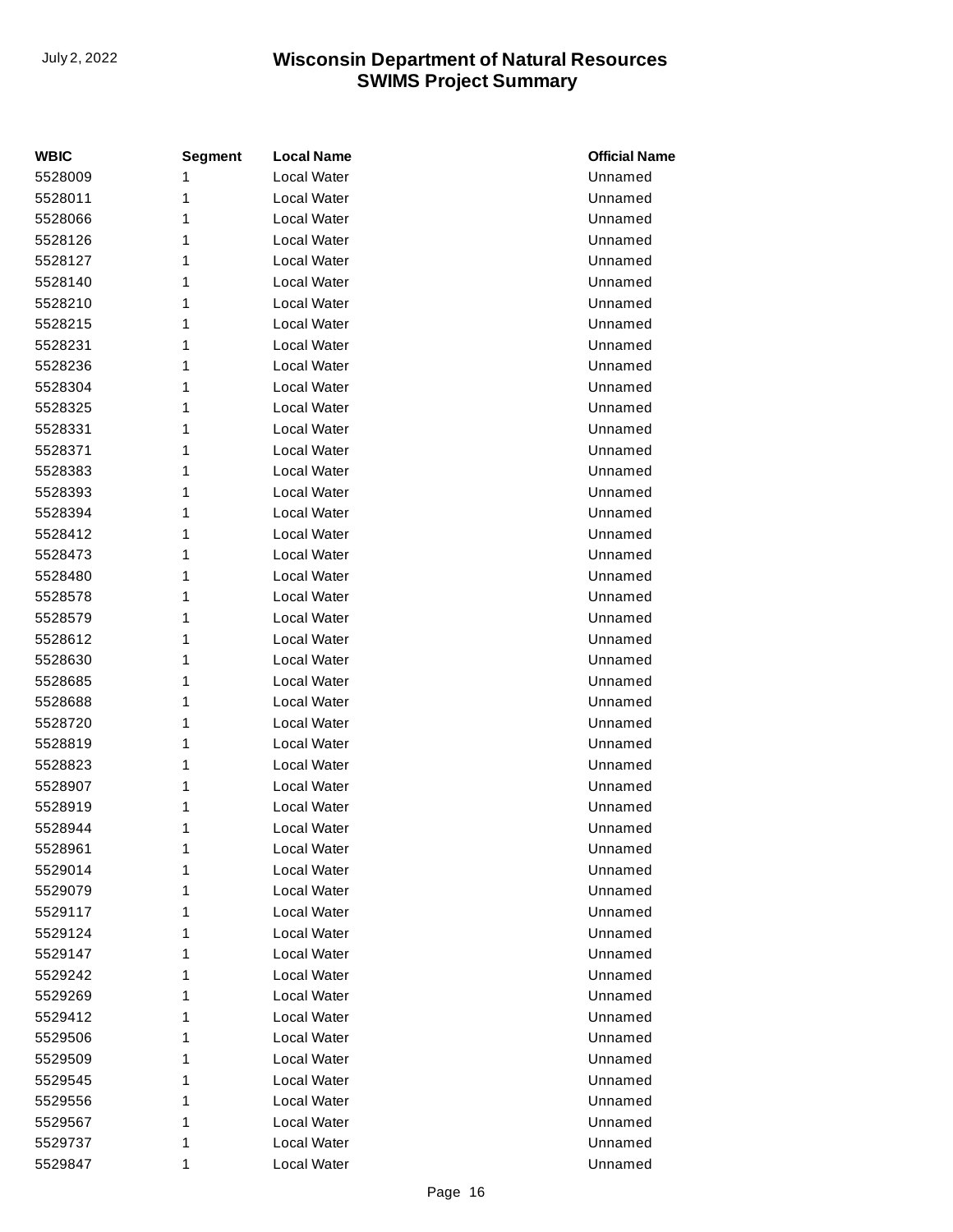| <b>WBIC</b> | <b>Segment</b> | <b>Local Name</b>  | <b>Official Name</b> |
|-------------|----------------|--------------------|----------------------|
| 5530064     | 1              | Local Water        | Unnamed              |
| 5530076     | 1              | Local Water        | Unnamed              |
| 5530102     | 1              | Local Water        | Unnamed              |
| 5530196     | 1              | Local Water        | Unnamed              |
| 5530317     | 1              | Local Water        | Unnamed              |
| 5530413     | 1              | Local Water        | Unnamed              |
| 5530515     | 1              | Local Water        | Unnamed              |
| 5530528     | 1              | Local Water        | Unnamed              |
| 5530577     | 1              | Local Water        | Unnamed              |
| 5530582     | 1              | Local Water        | Unnamed              |
| 5530709     | 1              | Local Water        | Unnamed              |
| 5530832     | 1              | Local Water        | Unnamed              |
| 5530997     | 1              | Local Water        | Unnamed              |
| 5531027     | 1              | Local Water        | Unnamed              |
| 5531030     | 1              | Local Water        | Unnamed              |
| 5531052     | 1              | Local Water        | Unnamed              |
| 5531114     | 1              | Local Water        | Unnamed              |
| 5531316     | 1              | Local Water        | Unnamed              |
| 5531403     | 1              | Local Water        | Unnamed              |
| 5531453     | 1              | Local Water        | Unnamed              |
| 5531643     | 1              | Local Water        | Unnamed              |
| 5531871     | 1              | Local Water        | Unnamed              |
| 5531904     | 1              | Local Water        | Unnamed              |
| 5531907     | 1              | Local Water        | Unnamed              |
| 5532155     | 1              | Local Water        | Unnamed              |
| 5532257     | 1              | Local Water        | Unnamed              |
| 5532427     | 1              | Local Water        | Unnamed              |
| 5532438     | 1              | Local Water        | Unnamed              |
| 5532530     | 1              | Local Water        | Unnamed              |
| 5532548     | 1              | Local Water        | Unnamed              |
| 5532753     | 1              | Local Water        | Unnamed              |
| 5532761     | 1              | Unnamed            | Unnamed              |
| 5532842     | 1              | <b>Local Water</b> | Unnamed              |
| 5532944     | 1              | Local Water        | Unnamed              |
| 5532945     | 1              | Local Water        | Unnamed              |
| 5532956     | 1              | Local Water        | Unnamed              |
| 5532973     | 1              | Local Water        | Unnamed              |
| 5533202     | 1              | Local Water        | Unnamed              |
| 5533386     | 1              | Local Water        | Unnamed              |
| 5533479     | 1              | Local Water        | Unnamed              |
| 5533573     | 1              | Local Water        | Unnamed              |
| 5533656     | 1              | Local Water        | Unnamed              |
| 5533689     | 1              | Local Water        | Unnamed              |
| 5534160     | 1              | Local Water        | Unnamed              |
| 5534413     | 1              | Local Water        | Unnamed              |
| 5534584     | 1              | Local Water        | Unnamed              |
| 5534615     | 1              | Local Water        | Unnamed              |
| 5534662     | 1              | Local Water        | Unnamed              |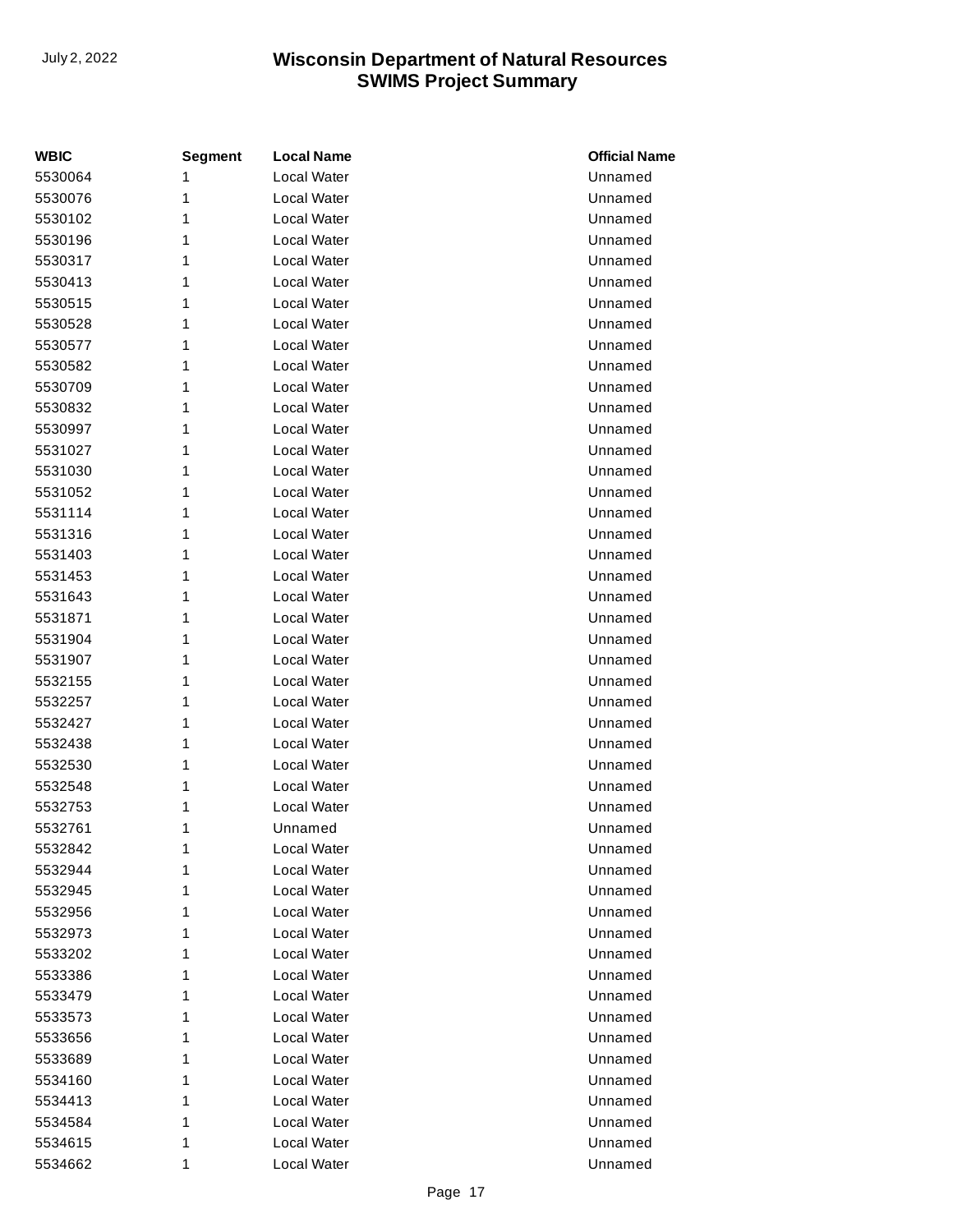| <b>WBIC</b> | <b>Segment</b> | <b>Local Name</b>  | <b>Official Name</b> |
|-------------|----------------|--------------------|----------------------|
| 5535109     | 1              | <b>Local Water</b> | Unnamed              |
| 5535202     | 1              | <b>Local Water</b> | Unnamed              |
| 5535343     | 1              | Local Water        | Unnamed              |
| 5535465     | 1              | <b>Local Water</b> | Unnamed              |
| 5535556     | 1              | <b>Local Water</b> | Unnamed              |
| 5535601     | 1              | <b>Local Water</b> | Unnamed              |
| 5535622     | 1              | Local Water        | Unnamed              |
| 5535784     | 1              | Local Water        | Unnamed              |
| 5536039     | 1              | <b>Local Water</b> | Unnamed              |
| 5536092     | 1              | Unnamed Lake       | Unnamed              |
| 5536250     | 1              | Unnamed Lake       | Unnamed              |
| 5536334     | 1              | <b>Local Water</b> | Unnamed              |
| 5536772     | 1              | Local Water        | Unnamed              |
| 5584079     | 1              | <b>Local Water</b> | Unnamed              |
| 5584112     | 1              | <b>Local Water</b> | Unnamed              |
| 5584116     | 1              | Local Water        | Unnamed              |
| 5584146     | 1              | <b>Local Water</b> | Unnamed              |
| 5584163     | 1              | <b>Local Water</b> | Unnamed              |
| 5584174     | 1              | <b>Local Water</b> | Unnamed              |
| 5584178     | 1              | <b>Local Water</b> | Unnamed              |
| 5584195     | 1              | Local Water        | Unnamed              |
| 5584217     | 1              | <b>Local Water</b> | Unnamed              |
| 5584219     | 1              | Local Water        | Unnamed              |
| 5588971     | 1              | Local Water        | Unnamed              |
| 5588989     | 1              | <b>Local Water</b> | Unnamed              |
| 5588990     | 1              | <b>Local Water</b> | Unnamed              |
| 5588995     | 1              | <b>Local Water</b> | Unnamed              |
| 5589002     | 1              | <b>Local Water</b> | Unnamed              |
| 5589006     | 1              | Local Water        | Unnamed              |
| 5589008     | 1              | <b>Local Water</b> | Unnamed              |
| 5589024     | 1              | <b>Local Water</b> | Unnamed              |
| 5589046     | 1              | Local Water        | Unnamed              |
| 5589058     | 1              | <b>Local Water</b> | Unnamed              |
| 5589065     | 1              | Local Water        | Unnamed              |
| 5590466     | 1              | Local Water        | Unnamed              |
| 5590467     | 1              | Local Water        | Unnamed              |
| 5590913     | 1              | Local Water        | Unnamed              |
| 5590939     | 1              | Local Water        | Unnamed              |
| 5591178     | 1              | Local Water        | Unnamed              |

#### **Lab Account Codes**

| <b>Account Code</b> | <b>Description</b> | <b>Start Date</b> | <b>End Date</b> |
|---------------------|--------------------|-------------------|-----------------|
| <b>Forms</b>        |                    |                   |                 |
| <b>Form Code</b>    | <b>Form Name</b>   |                   |                 |
| <b>Methods</b>      |                    |                   |                 |